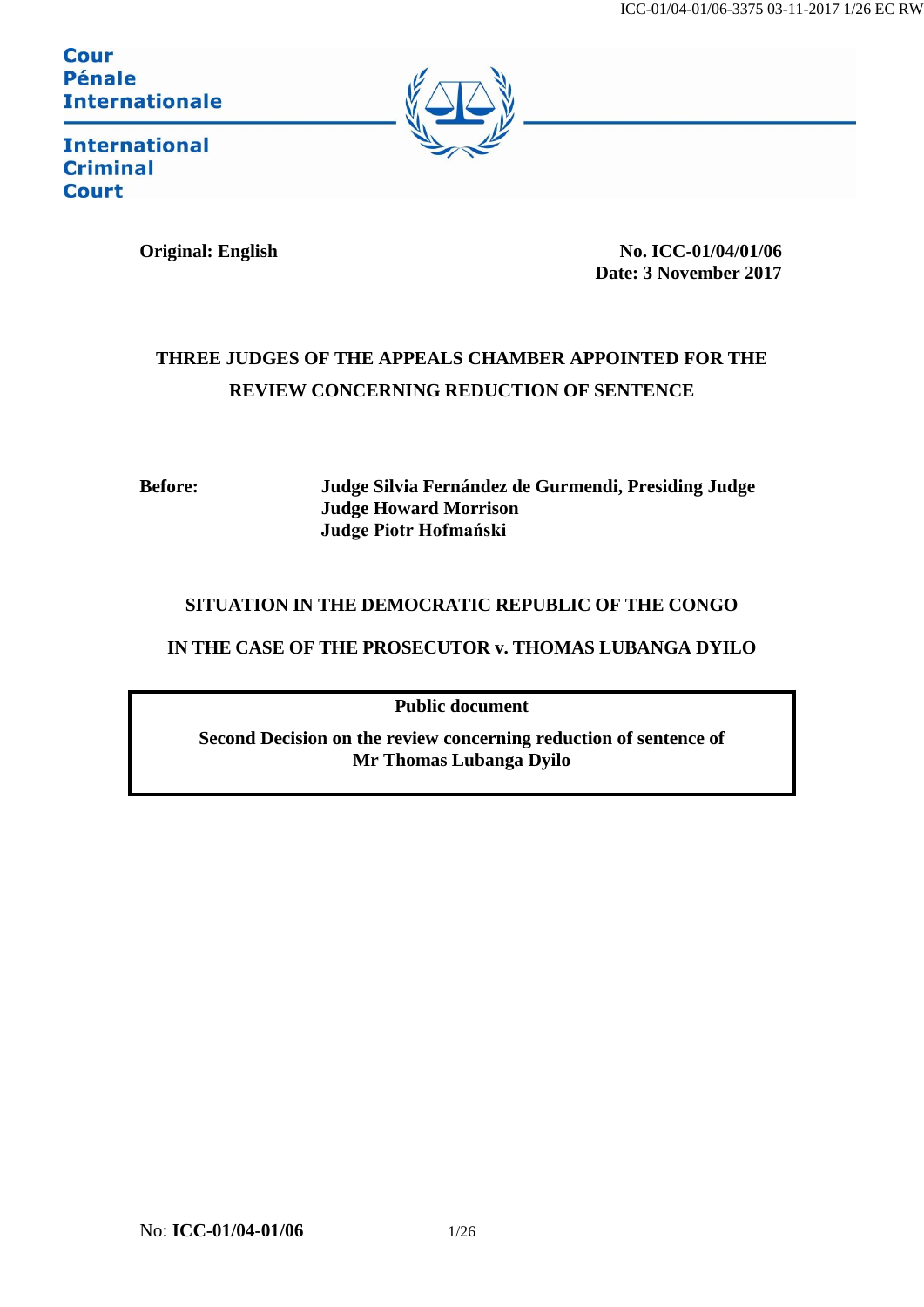**Decision to be notified in accordance with regulation 31 of the Regulations of the Court to:**

**The Office of the Prosecutor** Ms Fatou Bensouda, Prosecutor Mr James Stewart

**Legal Representatives of Victims V01** Mr Franck Mulenda Mr Luc Walleyn

**The Office of Public Counsel for Victims** Ms Paolina Massida

**Counsel for Mr Thomas Lubanga Dyilo** Ms Catherine Mabille Mr Jean-Marie Biju Duval

**Legal Representatives of Victims V02** Ms Carine Bapita Buyangandu Mr Joseph Keta Orwinyo Mr Paul Kabongo Tshibangu

# **REGISTRY**

**Registrar** Mr Herman von Hebel

**Other** The Presidency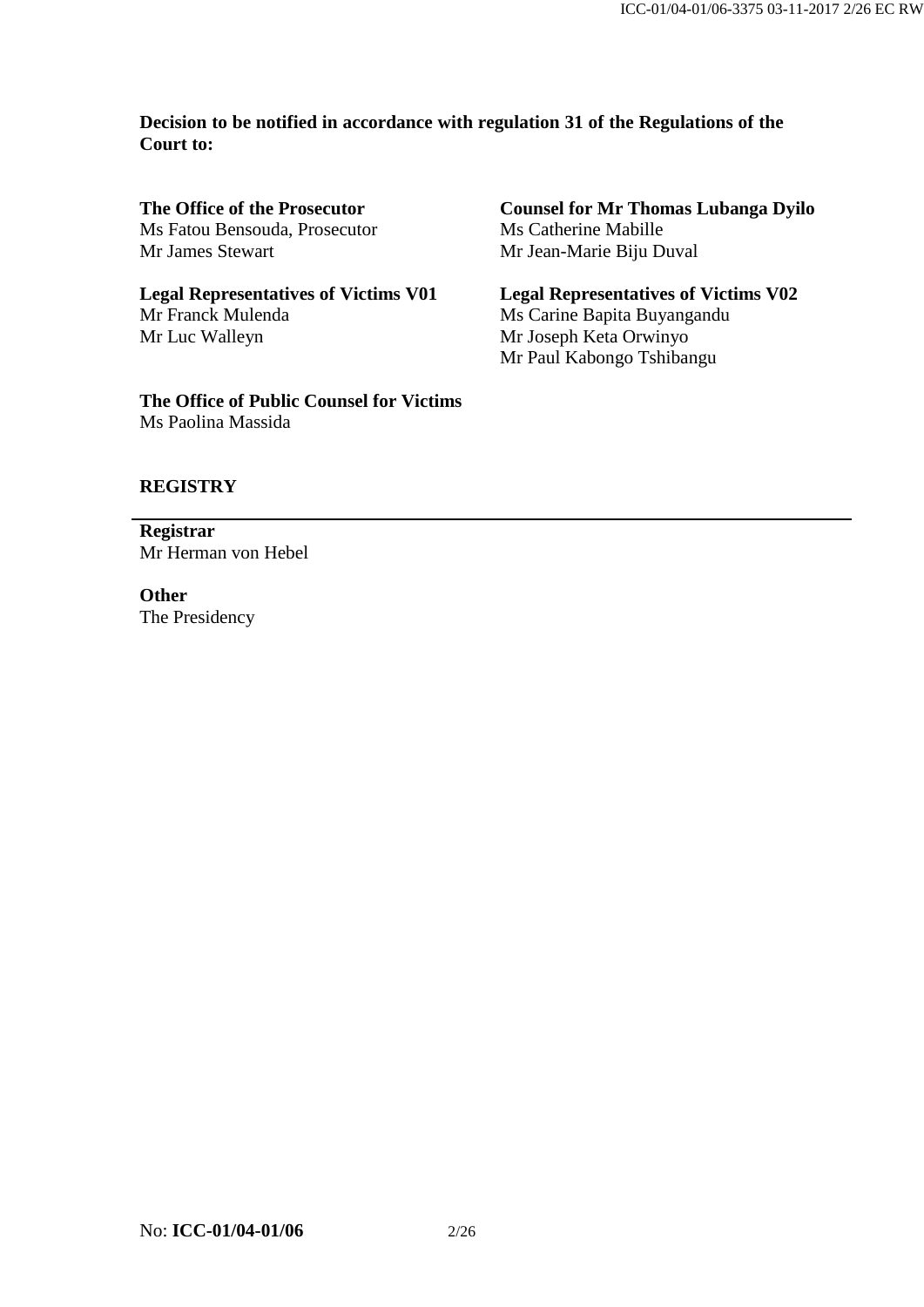The three judges of the Appeals Chamber of the International Criminal Court,

In the review by the Court concerning reduction of sentence of Mr Thomas Lubanga Dyilo pursuant to article 110 of the Statute,

*Render* unanimously the following

# DECISION

- 1. The request to postpone the review of Mr Thomas Lubanga Dyilo's sentence pursuant to rule 223 (3) of the Rules of Procedure and Evidence is rejected.
- 2. The sentence of Mr Thomas Lubanga Dyilo shall not be reduced pursuant to article 110 (4) and (5) of the Statute.

# **REASONS**

1

# I. PROCEDURAL HISTORY

1. On 14 March 2012, Trial Chamber I ("Trial Chamber") convicted Mr Thomas Lubanga Dyilo ("Mr Lubanga") of having committed in Ituri, Democratic Republic of the Congo ("DRC"), the war crimes of conscripting and enlisting children under the age of fifteen years old and using them to participate actively in hostilities.<sup>1</sup>

2. On 10 July 2012, the Trial Chamber sentenced Mr Lubanga to 14 years imprisonment.<sup>2</sup> On 1 December 2014, the Appeals Chamber, by majority, confirmed the conviction and the sentence imposed.<sup>3</sup>

<sup>&</sup>lt;sup>1</sup> "Judgment pursuant to Article 74 of the Statute",  $ICC-01/04-01/06-2842$ , para. 1358.</u>

<sup>&</sup>lt;sup>2</sup> "Decision on Sentence pursuant to Article 76 of the Statute",  $ICC-01/04-01/06-2901$ , para. 107.</u>

<sup>&</sup>lt;sup>3</sup> "Judgment on the appeal of Mr Thomas Lubanga Dyilo against his conviction", [ICC-01/04-01/06-](http://www.legal-tools.org/doc/585c75/) [3121-Red](http://www.legal-tools.org/doc/585c75/) (A 5), para. 529; "Partly dissenting opinion of Judge Sang-Hyun Song", [ICC-01/04-01/06-](http://www.legal-tools.org/doc/1f8488/) [3121-Anx1](http://www.legal-tools.org/doc/1f8488/) (A 5); "Dissenting Opinion of Judge Anita Ušacka", ICC-01/04-01/06-3121-Anx2 (A 5). *See also* Annex 3, [ICC-01/04-01/06-3121-Anx3](http://www.legal-tools.org/doc/c3fe85/) (A 5); Annex 4, [ICC-01/04-01/06-3121-Anx4](http://www.legal-tools.org/doc/b9747f/) (A 5); "Judgment on the appeals of the Prosecutor and Mr Thomas Lubanga Dyilo against the 'Decision on Sentence pursuant to Article 76 of the Statute'", [ICC-01/04-01/06-3122](http://www.legal-tools.org/doc/a9bd07/) (A 4 A 6), para. 119; "Partly Dissenting Opinion of Judge Sang-Hyun Song", [ICC-01/04-01/06-3122-Anx1](http://www.legal-tools.org/doc/59352c/) (A 4 A 6). *See also* Annex 2, [ICC-01/04-01/06-3122-Anx2](http://www.legal-tools.org/doc/bfafd2/) (A 4 A 6).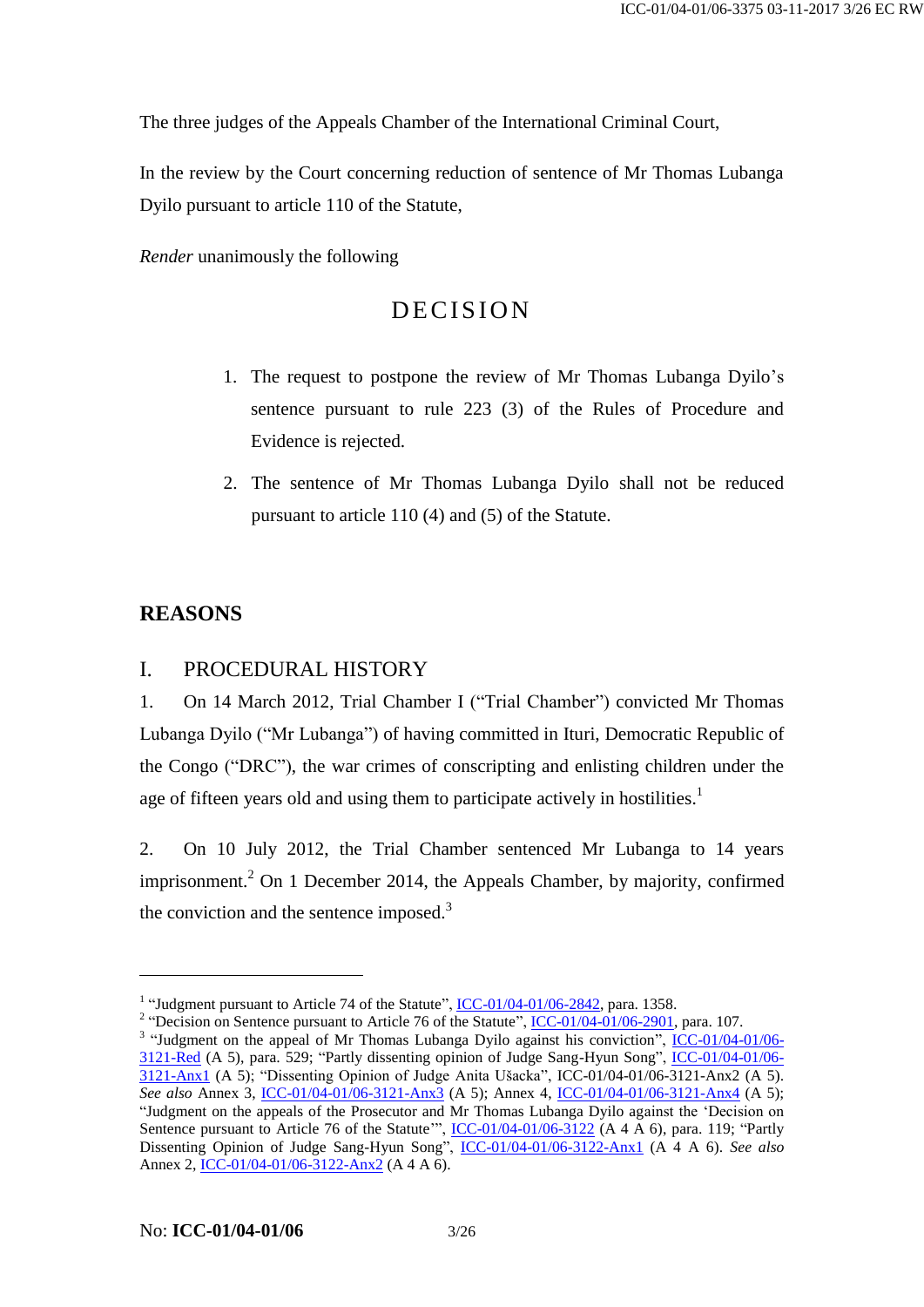3. On 15 June 2015, pursuant to rule 224 (1) of the Rules of Procedure and Evidence ("Rules"), the Appeals Chamber appointed three judges of the Appeals Chamber - Judges Silvia Fernández de Gurmendi, Howard Morrison and Piotr Hofmański ("Panel") - for the purposes of conducting the review concerning the reduction of Mr Lubanga's sentence.<sup>4</sup>

4. On 22 September 2015, having received submissions from the parties and participants<sup>5</sup> as well as the Registrar<sup>6</sup> and having held a hearing<sup>7</sup> ("2015 Sentence Review Hearing"), the Panel determined that it was not appropriate to reduce the sentence of Mr Lubanga and decided that it would review Mr Lubanga's sentence pursuant to article 110 (5) of the Statute two years from the issuance of that decision<sup>8</sup> ("First Sentence Review Decision").

5. On 7 August 2017, the Panel issued a scheduling order for the second review of the sentence and invited the parties and participants to submit written representations<sup>9</sup> ("7 August 2017 Scheduling Order"). The DRC and the Registrar were invited to file written representations on the criteria set out in rule 223 (a) to (e) of the Rules whereas Mr Lubanga, the Prosecutor, the Legal Representatives of Victims V01, the

<sup>&</sup>lt;sup>4</sup> "Decision appointing three judges of the Appeals Chamber for the review concerning reduction of sentence of Mr Thomas Lubanga Dyilo", [ICC-01/04-01/06-3135.](http://www.legal-tools.org/doc/4d085e/)

<sup>&</sup>lt;sup>5</sup> "Prosecution's submissions regarding Thomas Lubanga Dyilo's sentence review", 10 July 2015, ICC-01/04-01/06-3150-Conf-Exp; a third public redacted version was registered on 25 September 2015 [\(ICC-01/04-01/06-3150-Red4\)](http://www.legal-tools.org/doc/adb74d/); "Observations of the V01 group of victims on the possible review of Mr Thomas Lubanga Dyilo's sentence", dated 10 July 2015 and registered on 31 July 2015, [ICC-](http://www.legal-tools.org/doc/ff5106/)[01/04-01/06-3149-tENG;](http://www.legal-tools.org/doc/ff5106/) original French version, registered on 10 July 2015 [\(ICC-01/04-01/06-3149\)](http://www.legal-tools.org/doc/bf4be3/); "Observations of the Defence for Mr Lubanga on a reduction in sentence", dated 14 July 2015 and registered on 30 July 2015, ICC-01/04-01/06-3151-Conf-Exp-tENG; original French version, registered on 14 July 2015 (ICC-01/04-01/06-3151-Conf-Exp); a public redacted version was registered on 14 July 2015 [\(ICC-01/04-01/06-3151-Red\)](http://www.legal-tools.org/doc/44bfd2/).

 $6$  "Observations on the criteria set out in rule 223 (a) to (e) of the Rules of Procedure and Evidence", 3 July 2015, ICC-01/04-01/06-3144-Conf-Exp; a public redacted version was registered on 7 July 2015 [\(ICC-01/04-01/06-3144-Red\)](http://www.legal-tools.org/doc/833c21/). This document was originally filed confidentially but was reclassified as public pursuant to the instruction of the three Judges of the Appeals Chamber appointed for the review concerning reduction of sentence, 17 August 2015. *See also* Annex 4, dated 6 September 2015 and registered on 7 September 2015, [ICC-01/04-01/06-3144-Anx4-tENG;](http://www.legal-tools.org/doc/f31958/) original French version, dated 6 September 2015 and registered on 7 September 2015 [\(ICC-01/04-01/06-3144-Anx4\)](http://www.legal-tools.org/doc/99f5b4/). This document was originally filed confidentially but was reclassified as public pursuant to the "Registry's transmission of the letter from the Democratic Republic of the Congo dated 24 August 2015", dated 2 September 2015 and registered on 3 September 2015, [ICC-01/04-01/06-3170](http://www.legal-tools.org/doc/279dfc/) and Appeals Chamber's instruction, 6 September 2015.

 $7$  Transcript of 21 August 2015, [ICC-01/04-01/06-T-366-Red-ENG](http://www.legal-tools.org/doc/6fb6bc/) (WT).

<sup>&</sup>lt;sup>8</sup> "Decision on the review concerning reduction of sentence of Mr Thomas Lubanga Dyilo", *ICC*- $\frac{01}{04}$ -01/06-3173, p. 3.<br><sup>9</sup> "Scheduling Order for the second review concerning reduction of sentence of Mr Thomas Lubanga

Dyilo", [ICC-01/04-01/06-3346.](http://www.legal-tools.org/doc/f345ee/)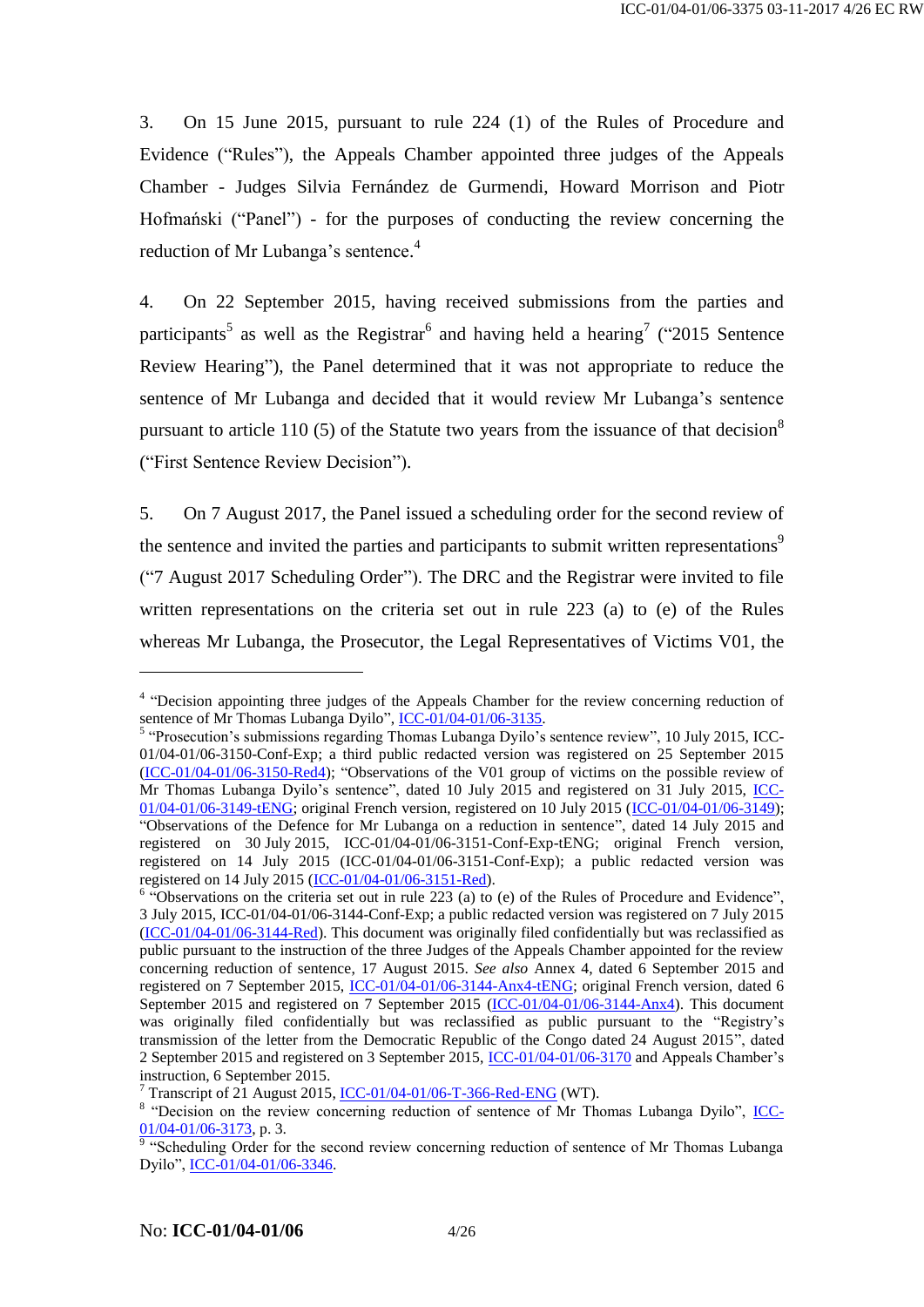Legal Representatives of Victims V02, and the Office of Public Counsel for Victims ("OPCV") were notably invited to file submissions regarding the presence of the factors mentioned in article 110 (4) (a) of the Statute and 110 (4) (b) of the Statute, as well as other factors provided in rule 223 (a) to (e) of the Rules.<sup>10</sup>

6. By letter dated 25 August 2017, the Legal Representatives of Victims V01 and V02 as well as the OPCV informed Counsel for Mr Lubanga of their position on Mr Lubanga's attitude towards the victims since the First Sentence Review Decision and requested that he make a public declaration on his responsibility with respect to the crimes for which he was convicted.<sup>11</sup> Mr Lubanga responded in a letter on 7 September 2017<sup>12</sup> ("Letter of 7 September 2017").

7. On 4 September 2017, the Registrar filed his observations.<sup>13</sup> The Registrar included an exchange of emails between the Registry and the government of the DRC indicating that the latter would only be able to file its written representations by 8 September 2017. 14

8. On 5 September 2017, considering that the DRC government's representations were of importance for deciding the matter before it, the Panel decided to modify the deadlines for the submissions of written representations.<sup>15</sup>

9. On 11 September 2017, the Registrar transmitted the observations of the authorities of the DRC<sup>16</sup> and, on 14 September 2017, the Defence,<sup>17</sup> the Legal

<sup>10</sup> [7 August 2017 Scheduling Order,](http://www.legal-tools.org/doc/f345ee/) para. 3.

<sup>&</sup>lt;sup>11</sup> Annex 1 to "Observations of the V01 Group of Victims on the Possibility of Review of Mr Thomas Lubanga Dyilo's Sentence", dated 25 August 2017 and registered on 27 September 2017, [ICC-01/04-](http://www.legal-tools.org/doc/98b4cb/) [01/06-3366-Anx1-tENG;](http://www.legal-tools.org/doc/98b4cb/) original French version, registered on 14 September 2017 [\(ICC-01/04-01/06-](http://www.legal-tools.org/doc/b2a8aa/) [3366-Anx1\)](http://www.legal-tools.org/doc/b2a8aa/).

 $12$  Annex 2 to "Observations of the V01 Group of Victims on the Possibility of Review of Mr Thomas Lubanga Dyilo's Sentence", dated 7 September 2017 and registered on 3 October 2017, [ICC-01/04-](http://www.legal-tools.org/doc/f947b3/)  $01/06-3366-{\rm Anx2-tENG}$ ; original French version, dated  $\overline{7}$  September 2017 and registered on 14 September 2017 [\(ICC-01/04-01/06-3366-Anx2\)](http://www.legal-tools.org/doc/f15bff/).

<sup>&</sup>lt;sup>13</sup> "Registry's Observations on the Criteria set out in rule 223 of the Rules of Procedure and Evidence", [ICC-01/04-01/06-3352](http://www.legal-tools.org/doc/23cacd/) ("Registrar's Observations").

Annex to Registrar's Observations.

<sup>&</sup>lt;sup>15</sup> "Order modifying the 'Scheduling Order for the second review concerning reduction of sentence of Mr Thomas Lubanga Dyilo"", [ICC-01/04-01/06-3355.](http://www.legal-tools.org/doc/4a7f6a/)

<sup>&</sup>lt;sup>16</sup> "Transmission of the Observations of the authorities of the Democratic Republic of Congo on the Criteria set out in rule 223 of the Rules of Procedure and Evidence", [ICC-01/04-01/06-3364.](http://www.legal-tools.org/doc/85b776/)

<sup>&</sup>lt;sup>17</sup> "Defence Observations on the Second Review concerning Reduction of Sentence of Thomas Lubanga Dyilo", ICC-01/04-01/06-3365-Conf-Exp-tENG ("Defence First Observations"), para. 15; a public redacted version was registered on 14 September 2017 [\(ICC-01/04-01/06-3365-Red\)](http://www.legal-tools.org/doc/aaf1cc/).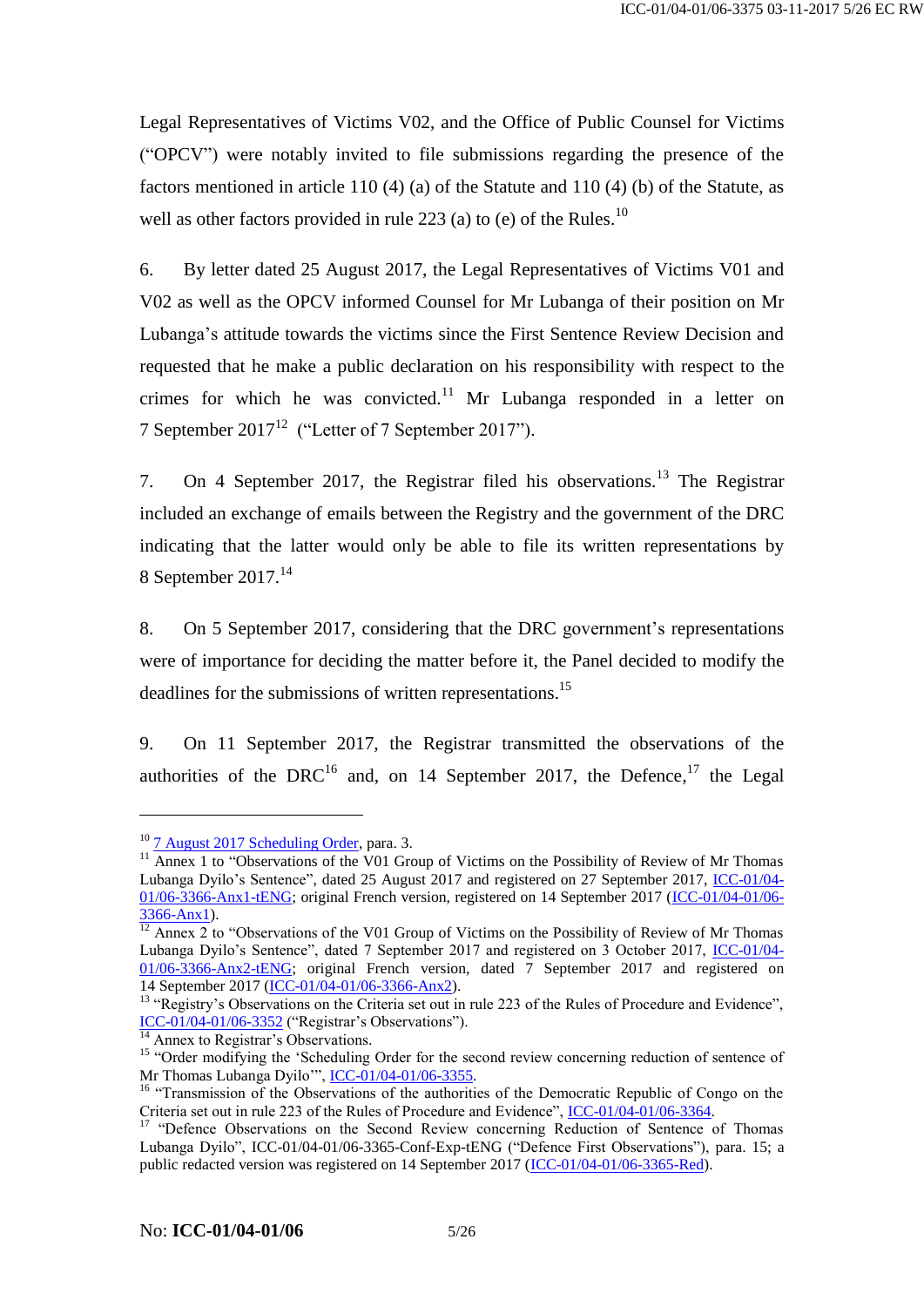Representatives of Victims V01,<sup>18</sup> the OPCV,<sup>19</sup> the Prosecutor<sup>20</sup> and the Legal Representatives of Victims  $V02<sup>21</sup>$  filed their respective observations.

10. In keeping with the 7 August 2017 Scheduling Order, the OPCV,<sup>22</sup> the Defence<sup>23</sup> and Prosecutor<sup>24</sup> filed their written responses to the first observations of the parties and participants on 21 September 2017.

# II. PRELIMINARY ISSUE: REQUEST TO POSTPONE THE SECOND SENTENCE REVIEW

11. As a preliminary matter, the Panel shall consider the request by the Legal Representatives of Victims V01 and V02 that the review of Mr Lubanga's sentence be postponed.

<sup>&</sup>lt;sup>18</sup> "Observations of the V01 Group of Victims on the Possibility of Review of Mr Thomas Lubanga Dyilo's Sentence", registered on 5 October 2017, [ICC-01/04-01/06-3366-tENG](http://www.legal-tools.org/doc/963671/) ("Observations of Legal Representatives of Victims V01"); original French version, registered on 14 September 2017 [\(ICC-01/04-01/06-3366\)](http://www.legal-tools.org/doc/cabbbc/). *See also* Annex 1, dated 25 August 2017 and registered on 27 September 2017, [ICC-01/04-01/06-3366-Anx1-tENG;](http://www.legal-tools.org/doc/98b4cb/) original French version, registered on 14 September 2017 [\(ICC-01/04-01/06-3366-Anx1\)](http://www.legal-tools.org/doc/b2a8aa/)[; Letter of 7 September 2017.](http://www.legal-tools.org/doc/f947b3/)

<sup>&</sup>lt;sup>19</sup> "Submissions on the Second Review Concerning the Reduction of Sentence of Mr Thomas Lubanga Dyilo", registered on 19 October 2017, [ICC-01/04-01/06-3367-tENG](http://www.legal-tools.org/doc/f97418/) ("OPCV First Observations"); original French version, registered on 14 September 2017 [\(ICC-01/04-01/06-3367\)](http://www.legal-tools.org/doc/62b01c/). *See also* Annex 1, dated 25 August 2017 and registered on 27 September 2017, [ICC-01/04-01/06-3367-Anx1-tENG;](http://www.legal-tools.org/doc/e7c84f/) original French version, registered on 14 September 2017 [\(ICC-01/04-01/06-3367-Anx1\)](http://www.legal-tools.org/doc/20ae06/); Annex 2, dated 7 September 2017 and registered on 2 October 2017, [ICC-01/04-01/06-3367-Anx2-tENG;](http://www.legal-tools.org/doc/146a2f/) original French version, registered on 14 September 2017 [\(ICC-01/04-01/06-3367-Anx2\)](http://www.legal-tools.org/doc/cb913a/).

<sup>&</sup>lt;sup>20</sup> "Prosecution's submissions regarding Thomas Lubanga's second sentence review", ICC-01/04-01/06-3368-Conf; a public redacted version was registered on 18 September 2017 [\(ICC-01/04-01/06-](http://www.legal-tools.org/doc/eef498/) [3368-Red](http://www.legal-tools.org/doc/eef498/) ("Prosecutor's First Observations")). *See also* Annex A, ICC-01/04-01/06-3368-Conf-Exp-AnxA; Annex B, ICC-01/04-01/06-3368-Conf-Exp-AnxB.

<sup>&</sup>lt;sup>21</sup> "Representations of the V02 Team of Legal Representatives of Victims pursuant to Appeals Chamber Order ICC-01/04-01/06-3346 regarding the Review of Mr Thomas Lubanga's Sentence", registered on 5 October 2017, [ICC-01/04-01/06-3369-tENG](http://www.legal-tools.org/doc/a23069/) ("Observations of Legal Representatives of Victims V02"); original French version, registered on 14 September 2017 [\(ICC-01/04-01/06-3369\)](http://www.legal-tools.org/doc/2aab91/). *See also* Annex 1, dated 25 August 2017 and registered on 27 September 2017, [ICC-01/04-01/06-3369-](http://www.legal-tools.org/doc/f3767c/) [Anx1-tENG;](http://www.legal-tools.org/doc/f3767c/) original French version, dated 25 August 2017 and registered on 14 September 2017 [\(ICC-01/04-01/06-3369-Anx1\)](http://www.legal-tools.org/doc/53ed56/); Annex 2, dated 7 September 2017 and registered on 2 October 2017, [ICC-01/04-01/06-3369-Anx2-tENG;](http://www.legal-tools.org/doc/21ec05/) original French version, dated 7 September 2017 and registered on 14 September 2017 [\(ICC-01/04-01/06-3369-Anx2\)](http://www.legal-tools.org/doc/8d139d/).

 $22$  "Réponse aux observations sur le deuxième examen de la question de la réduction de la peine de M. Thomas Lubanga Dyilo", ICC-01/04-01/06-3371-Conf ("OPCV Second Observations"); a public redacted version was registered on 21 September 2017 [\(ICC-01/04-01/06-3371-Red\)](http://www.legal-tools.org/doc/d546ff/).

<sup>&</sup>lt;sup>23</sup> "Réponse de la Défense concernant le deuxième examen de la question de la réduction de la peine de Thomas Lubanga Dyilo", ICC-01/04-01/06-3372-Conf ("Defence Second Observations"); a public redacted version was registered on 21 September 2017 [\(ICC-01/04-01/06-3372-Red\)](http://www.legal-tools.org/doc/a26000/).

<sup>&</sup>lt;sup>24</sup> "Prosecution's Consolidated Response to Lubanga's, OPCV's and Legal Representatives of Victims V01's and V02's observations regarding Thomas Lubanga's second sentence review", [ICC-01/04-](http://www.legal-tools.org/doc/f95d00/) [01/06-3373](http://www.legal-tools.org/doc/f95d00/) ("Prosecutor's Second Observations").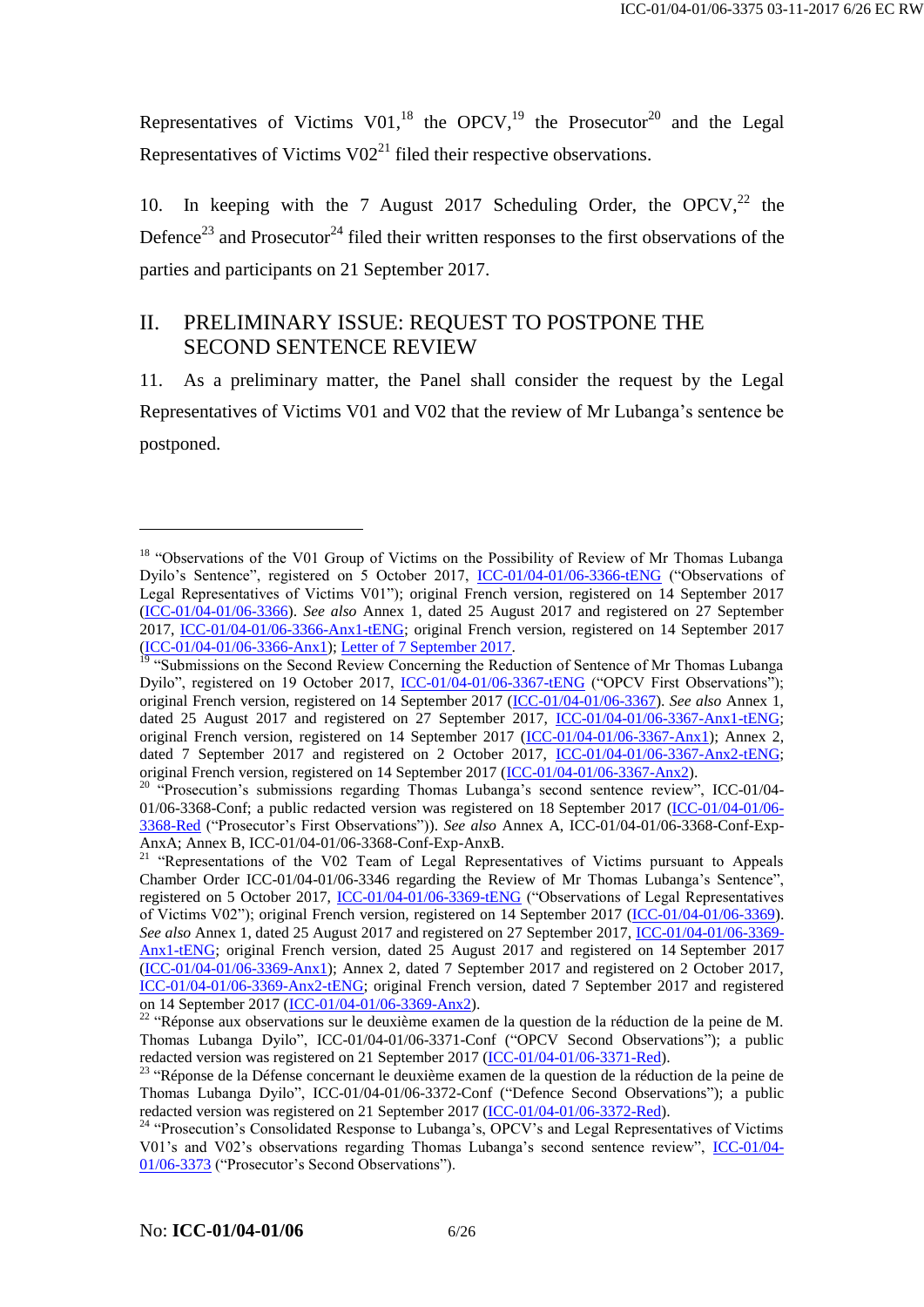# **A. Submissions by the parties and participants**

12. The Legal Representatives of Victims V01 and V02 suggest that the Panel's second review decision be postponed for six months.<sup>25</sup>

13. According to the Legal Representatives of Victims V01, whilst the conditions for Mr Lubanga's early release are still not met,  $^{26}$  the Letter of 7 September 2017 "merits consideration"<sup>27</sup> as it contains "new information"<sup>28</sup> on the intentions of Mr Lubanga. They recall that, in this letter, Mr Lubanga expresses his desire to participate in the reparation process and even become its "committed partner".<sup>29</sup> They note that he also reiterates his proposal to organise public apologies which could be, according to the Legal Representatives, held whilst he is still in detention and that he clearly affirms that he will not seek any reduction of sentence if his continued detention would in any way serve social harmony and the well-being of the communities who suffered from his crimes.<sup>30</sup>

14. The Legal Representatives of Victims V01 argue that they do not wish to rule out that these new proposals, should they prove to be sincere, may make way for public apologies that provide some measure of satisfaction to victims and may pave the way for successful reparations.<sup>31</sup> According to them, the proposed six month postponement would allow for a meeting to be held between Mr Lubanga and a delegation of victims authorised to participate in the proceedings, in order to achieve consensus on the possible forms of public apologies, and to implement them, should agreement be reached.<sup>32</sup>

15. In the view of the Legal Representatives of Victims V01, the initiation of such a process could, if successful, assuage the victims' fears, promote reconciliation between communities and within Mr Lubanga's community, remove obstacles to the implementation of reparations and enable his release to be effected in favourable

<sup>&</sup>lt;sup>25</sup> [Observations of Legal Representatives of Victims V01,](http://www.legal-tools.org/doc/963671/) para. 19; Observations of Legal [Representatives of Victims V02,](http://www.legal-tools.org/doc/a23069/) paras 18, 25.

<sup>26</sup> [Observations of Legal Representatives of Victims V01,](http://www.legal-tools.org/doc/963671/) para. 13

<sup>&</sup>lt;sup>27</sup> [Observations of Legal Representatives of Victims V01,](http://www.legal-tools.org/doc/963671/) para. 14.

<sup>&</sup>lt;sup>28</sup> [Observations of Legal Representatives of Victims V01,](http://www.legal-tools.org/doc/963671/) para. 16.

 $^{29}$  [Observations of Legal Representatives of Victims V01,](http://www.legal-tools.org/doc/963671/) para. 16.

<sup>&</sup>lt;sup>30</sup> [Observations of Legal Representatives of Victims V01,](http://www.legal-tools.org/doc/963671/) para. 16. <sup>31</sup> [Observations of Legal Representatives of Victims V01,](http://www.legal-tools.org/doc/963671/) para. 17.

<sup>&</sup>lt;sup>32</sup> [Observations of Legal Representatives of Victims V01,](http://www.legal-tools.org/doc/963671/) para. 19.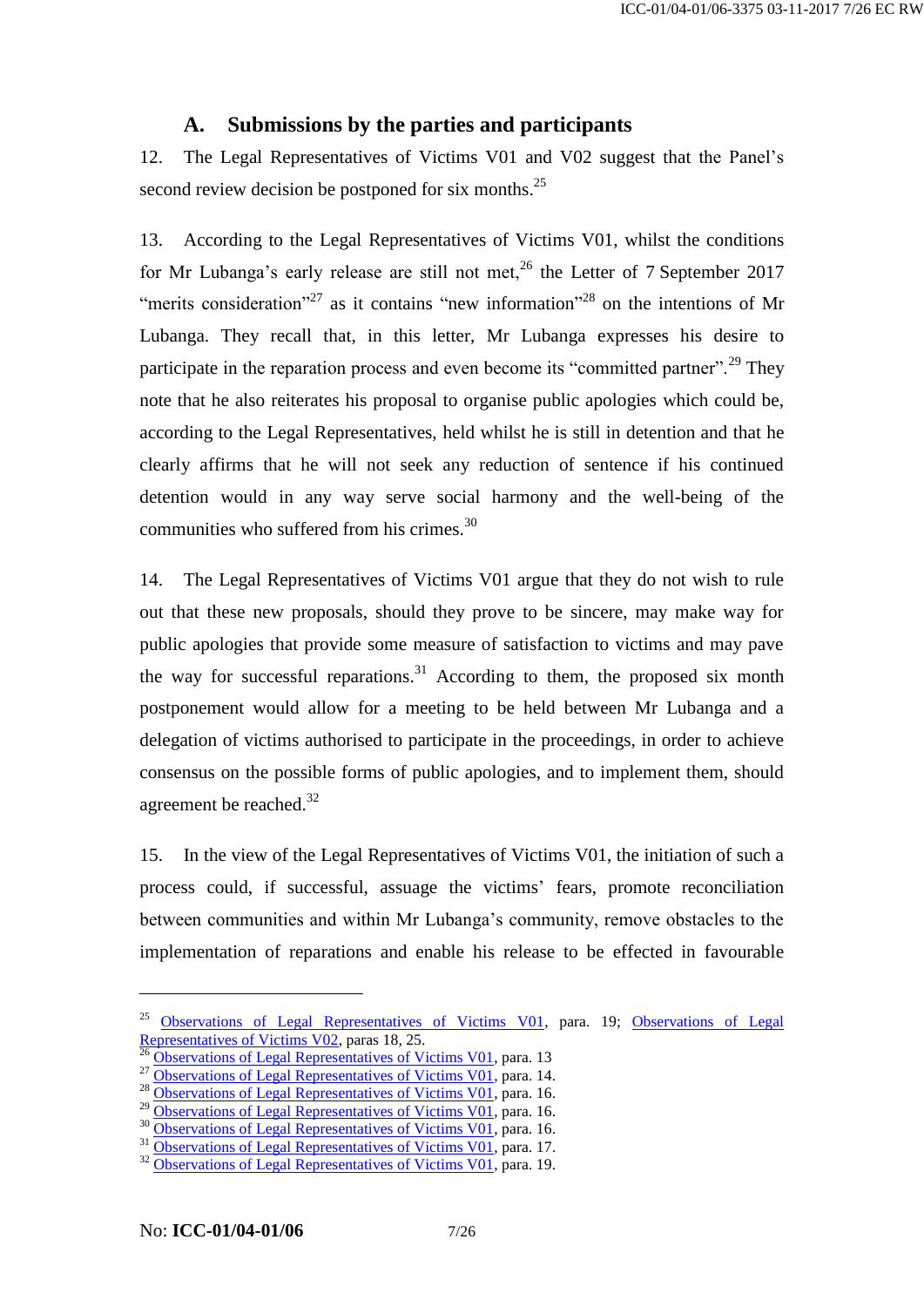conditions.<sup>33</sup> The Legal Representatives of Victims V02 submit that if the Panel agrees to postpone its decision, the reparation process may be implemented effectively and with the involvement of all parties and the Trust Fund.<sup>34</sup>

16. The Prosecutor submits that the Panel should decide on the basis of the information currently available and should not postpone its decision.<sup>35</sup> She submits that the Letter of 7 September 2017 merely repeats Mr Lubanga's earlier statements which the Panel already considered in its First Sentence Review Decision.<sup>36</sup>

17. The OPCV states that it is opposed to Mr Lubanga's early release as well as to the postponement of the decision of the Panel.<sup>37</sup> The OPCV also argues that the decision of the Panel on the second review is urgent in order to reassure the victims who will potentially have access to the reparation programme.<sup>38</sup>

18. Mr Lubanga notes the request for the postponement of the decision on the review of his sentence and underlines his wish to participate in a ceremony where he could meet the victims of the crimes for which he was convicted and declares his readiness to express himself in favour of reconciliation.<sup>39</sup>

# **B. Determination by the Panel**

19. Rule 224 (3) of the Rules provides that the panel of three judges of the Appeals Chamber "shall review the question of reduction of sentence every three years, unless it establishes a shorter interval in its decision taken pursuant to article 110, paragraph 3 of the Statute". In the First Sentence Review Decision, the Panel did not consider that a three year interval until the next review of sentence was appropriate and decided, pursuant to article 110 (5) of the Statute, that it would review Mr Lubanga's sentence two years from the issuance of its First Sentence Review Decision.<sup>40</sup>

<sup>&</sup>lt;sup>33</sup> [Observations of Legal Representatives of Victims V01,](http://www.legal-tools.org/doc/963671/) para. 19.

<sup>&</sup>lt;sup>34</sup> [Observations of Legal Representatives of Victims V02,](http://www.legal-tools.org/doc/a23069/) para. 18.

<sup>&</sup>lt;sup>35</sup> [Prosecutor's Second Observations,](http://www.legal-tools.org/doc/f95d00/) para. 8.

<sup>&</sup>lt;sup>36</sup> Prosecutor'<u>s Second Observations</u>, para. 8.

<sup>&</sup>lt;sup>37</sup> [OPCV Second Observations,](http://www.legal-tools.org/doc/d546ff/) para. 9.

<sup>38</sup> [OPCV Second Observations,](http://www.legal-tools.org/doc/d546ff/) para. 9.

<sup>&</sup>lt;sup>39</sup> [Defence Second Observations,](http://www.legal-tools.org/doc/a26000/) para. 22.

<sup>40</sup> [First Sentence Review Decision,](http://www.legal-tools.org/doc/88b3f6/) para. 79.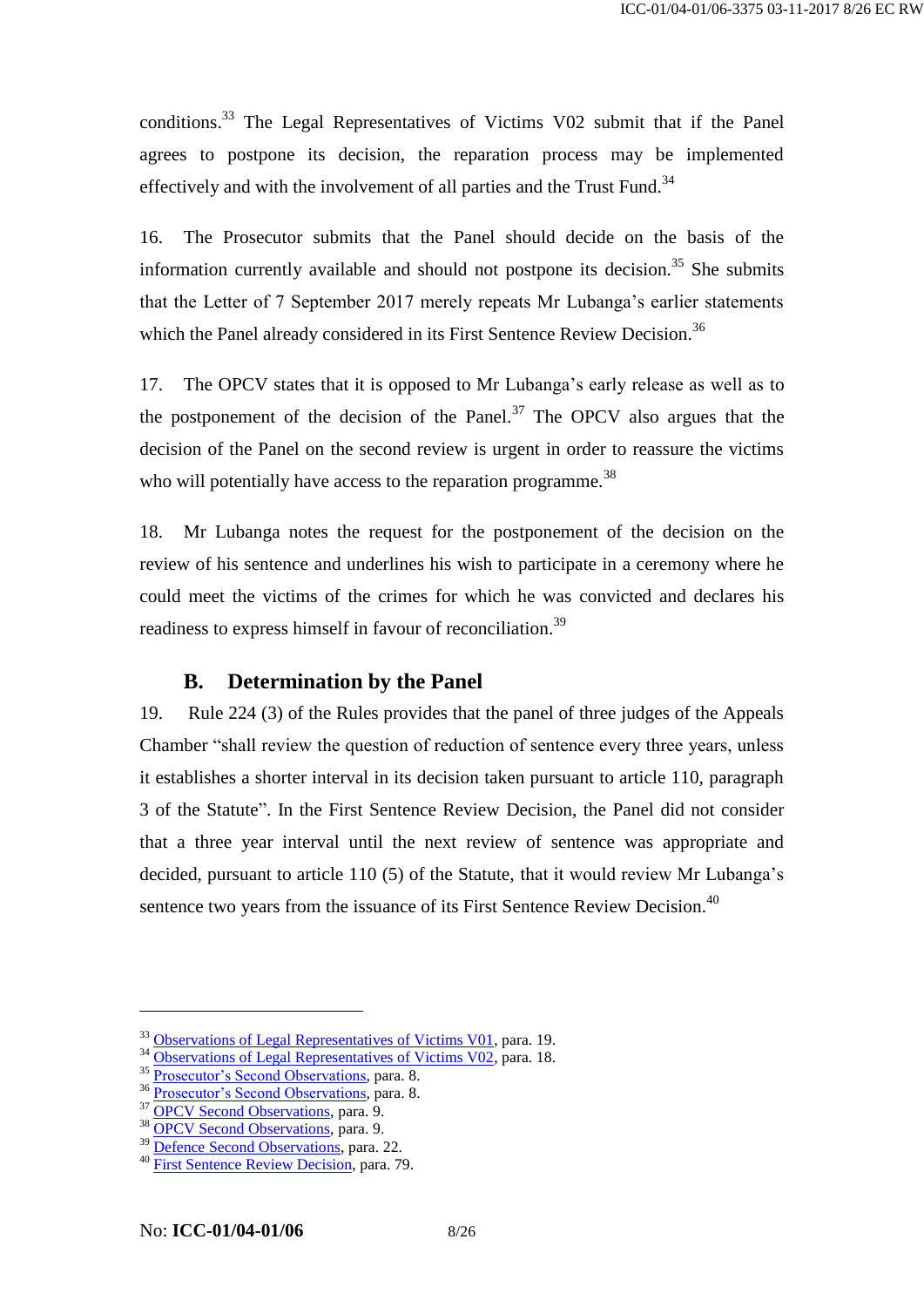20. Although the Panel considers that it would have the power to further modify the timing of the issuance of its review decision, it finds, in the present case, that the arguments put forward by the parties and participants do not warrant the postponement of its decision.

21. It must be noted that, in his Letter of 7 September 2017 and in the Defence Second Observations, $41$  Mr Lubanga mainly refers to intentions and actions to be taken in the future. The Legal Representatives of Victims V01 refer to the "desire" of Mr Lubanga to participate in the reparations process and to "become" its "committed partner".<sup>42</sup> In the view of the Panel, there is too much uncertainty as to whether the proposals or changes will transpire and be implemented and how much time this would entail.

22. The Panel recalls, finally, that rule 224 (3) of the Rules permits the sentenced person to request a new review at any time on the basis of a significant change in circumstances justifying reduction.

23. For all the above mentioned reasons, the Panel will not postpone its review of Mr Lubanga's sentence.

# III. MERITS

# **A. Applicable law**

24. Article 110 (3) of the Statute provides in relevant part that "[w]hen the person has served two thirds of the sentence, […] the Court shall review the sentence to determine whether it should be reduced".

25. Article 110 (4) of the Statute provides:

In its review under paragraph 3, the Court may reduce the sentence if it finds that one or more of the following factors are present:

(a) The early and continuous willingness of the person to cooperate with the Court in its investigations and prosecutions;

<sup>&</sup>lt;sup>41</sup> Defence [Second Observations,](http://www.legal-tools.org/doc/a26000/) paras 24-27.

<sup>&</sup>lt;sup>42</sup> [Observations of Legal Representatives of Victims V01,](http://www.legal-tools.org/doc/963671/) para. 16.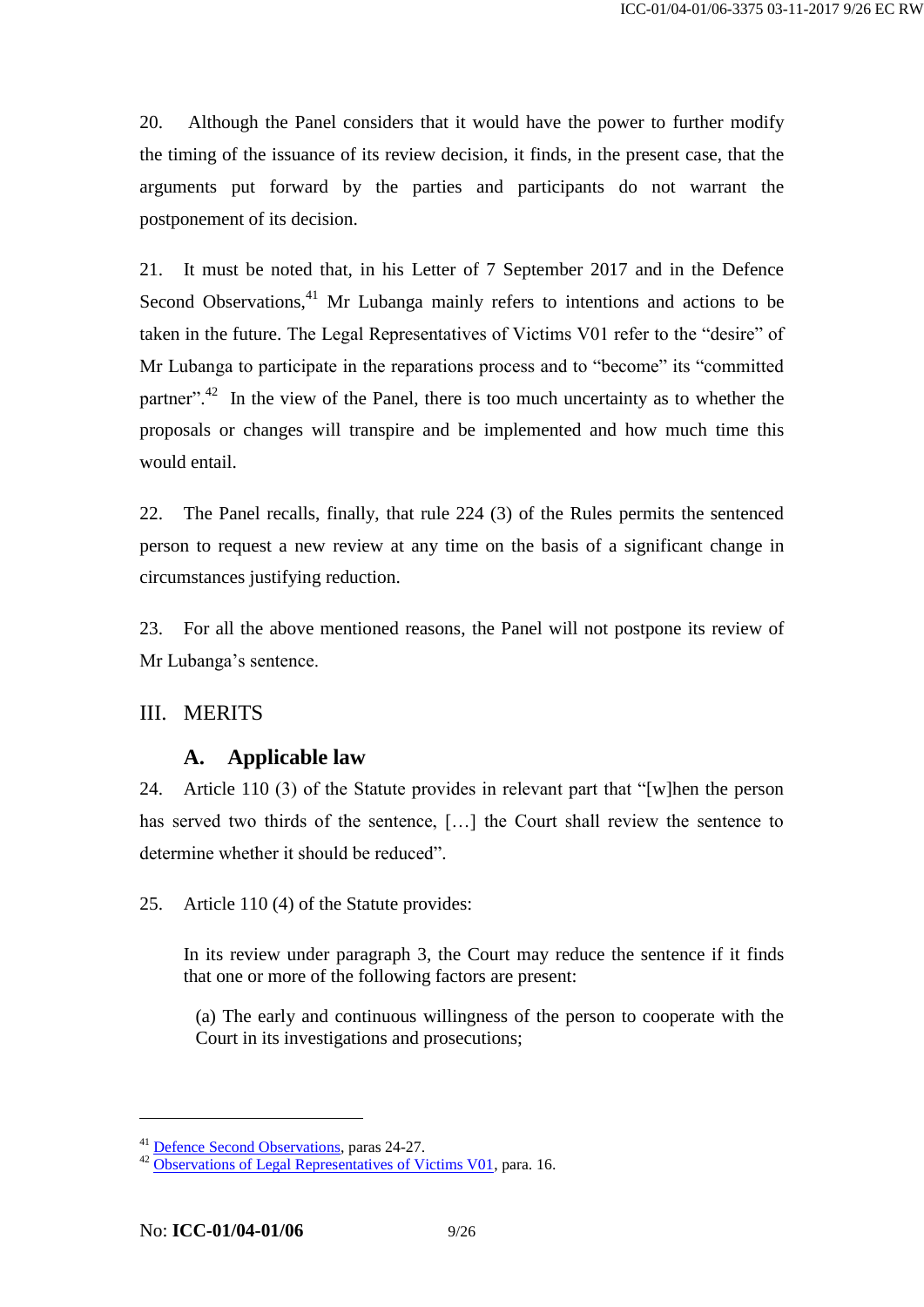(b) The voluntary assistance of the person in enabling the enforcement of the judgements and orders of the Court in other cases, and in particular providing assistance in locating assets subject to orders of fine, forfeiture or reparation which may be used for the benefit of victims; or

(c) Other factors establishing a clear and significant change of circumstances sufficient to justify the reduction of sentence, as provided in the Rules of Procedure and Evidence […].

26. Article 110 (5) of the Statute provides in relevant part that, "[i]f the Court determines in its initial review under paragraph 3 that it is not appropriate to reduce the sentence", the Court shall conduct another review at a later time.

27. Rule 223 of the Rules provides:

In reviewing the question of reduction of sentence pursuant to article 110, paragraphs 3 and 5, the [Panel] shall take into account the criteria listed in article 110, paragraph 4 (a) and (b), and the following criteria:

(a) The conduct of the sentenced person while in detention, which shows a genuine dissociation from his or her crime;

(b) The prospect of the resocialization and successful resettlement of the sentenced person;

(c) Whether the early release of the sentenced person would give rise to significant social instability;

(d) Any significant action taken by the sentenced person for the benefit of the victims as well as any impact on the victims and their families as a result of the early release;

(e) Individual circumstances of the sentenced person, including a worsening state of physical or mental health or advanced age.

28. In its First Sentence Review Decision, the Panel considered that, read together, these provisions provide a comprehensive framework for the purposes of sentence review.<sup>43</sup> The Panel also underlined that, while conducting a review is mandatory, article 110 (4) of the Statute makes clear that the Panel's ultimate decision of whether to reduce the sentence is discretionary in nature.<sup>44</sup>

<sup>&</sup>lt;sup>43</sup> [First Sentence Review Decision,](http://www.legal-tools.org/doc/88b3f6/) para. 19.

<sup>&</sup>lt;sup>44</sup> [First Sentence Review Decision,](http://www.legal-tools.org/doc/88b3f6/) para. 21.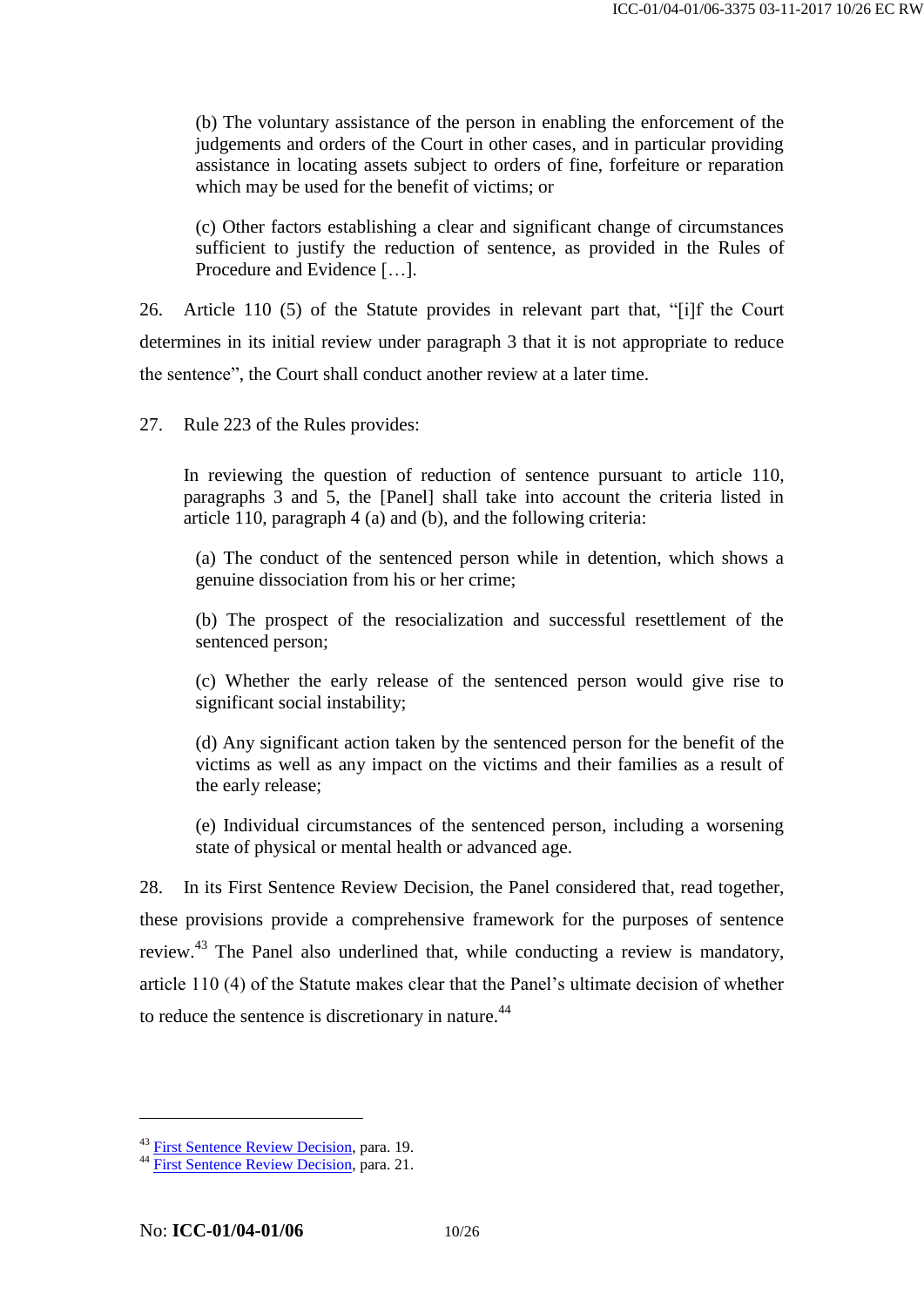29. In addition, and importantly, the Panel found that the plain reading of article 110 (4) of the Statute and rule 223 of the Rules does not support the "presumption of early release" based on the fact that two thirds of a sentence have been served.<sup>45</sup> The Panel noted that, in carrying out its review, it would assess the information and evidence brought before it by the parties and participants.<sup>46</sup>

30. The Panel finally notes that this is the second review of Mr Lubanga's sentence. In the 7 August 2017 Scheduling Order, the Panel made it clear that the second review would be limited to the Panel's consideration of whether there has been any significant change in circumstances since the date of the First Sentence Review Decision. Therefore, the Panel's analysis pursuant to article 110 (5) of the Statute is focussed on whether there is any information available that shows any developments since the First Sentence Review Decision was issued.

# **B. Review of Mr Lubanga's sentence**

31. Below, the Panel will assess each of the factors under article 110 (4) of the Statute and rule 223 of the Rules to determine whether there has been a change in circumstances since the First Sentence Review Decision and, if so, whether the change was significant. In making this determination, the Panel has carefully considered all of the submissions of the parties and participants, even if they are not reproduced or referred to in the sections below.

32. The Panel notes that some of the parties and participants have reiterated arguments that were already submitted to and, therefore, considered by the Panel in the context of the first review of Mr Lubanga's sentence. Given that the present review is focussed on whether there has been any change in circumstances since the First Sentence Review Decision, the Panel has not considered these arguments.

<sup>&</sup>lt;sup>45</sup> [First Sentence Review Decision,](http://www.legal-tools.org/doc/88b3f6/) para. 27.

<sup>&</sup>lt;sup>46</sup> [First Sentence Review Decision,](http://www.legal-tools.org/doc/88b3f6/) para. 33.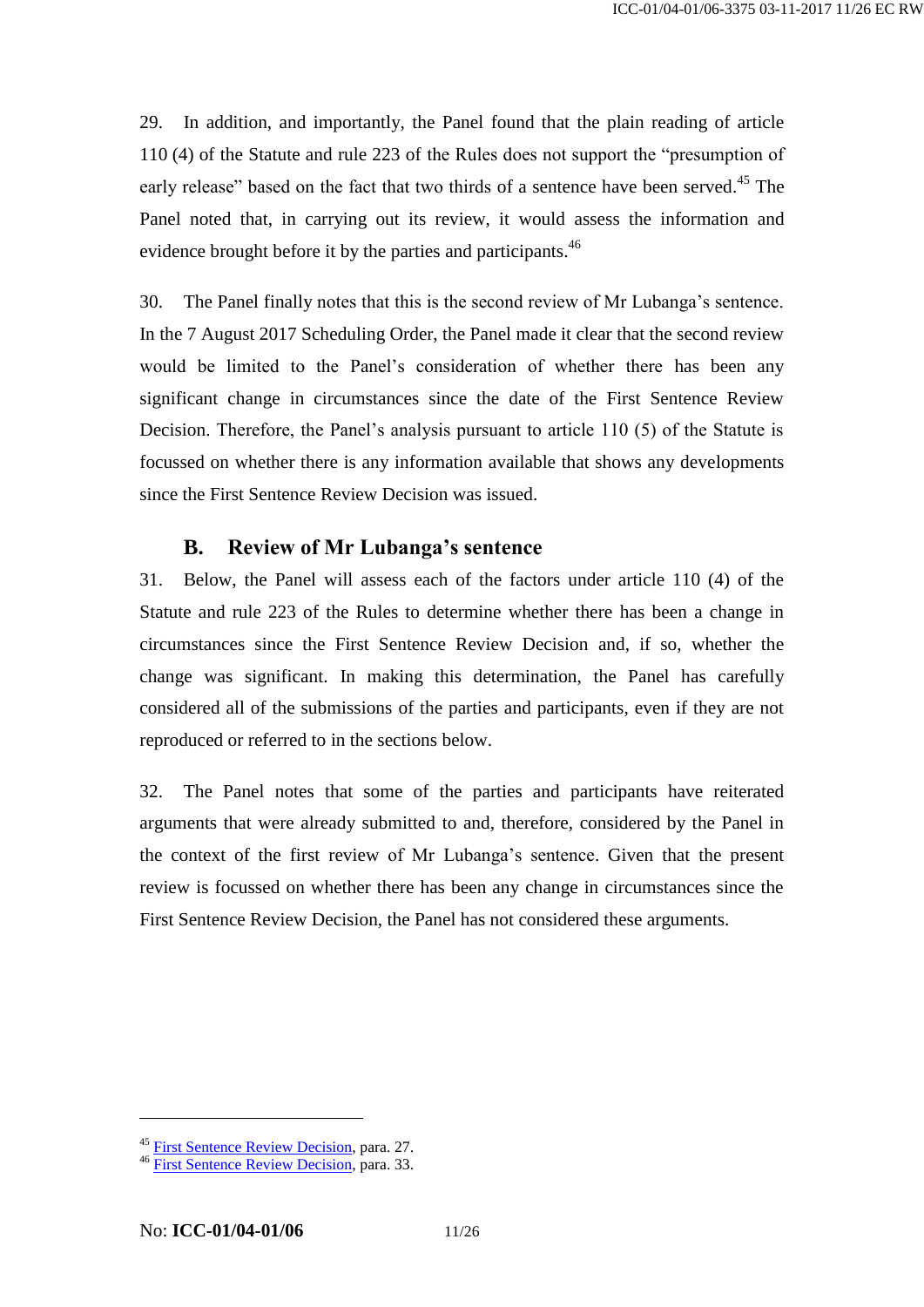*1. Article 110 (4) (a): The early and continuing willingness of the person to cooperate with the Court in its investigations and prosecutions*

#### **(a) First Sentence Review Decision**

33. In the First Sentence Review Decision, the Panel considered that neither Mr Lubanga nor the Prosecutor had identified any cooperation or willingness to cooperate on the part of Mr Lubanga that continued beyond the conviction and imposition of sentence. The Panel had not been presented with any information that the cooperation taken into account in the Sentencing Decision had any additional post-sentence impact on the Court's investigations or prosecutions. It concluded that, as such, in light of the relevant information, the acts of cooperation pointed to by Mr Lubanga did not qualify as "an early and continuing willingness to cooperate" within the meaning of article 110 (4) (a) of the Statute. $47$ 

#### **(b) Submissions of the parties and participants**

34. Mr Lubanga submits that he has reiterated his willingness to participate in the reparations phase.<sup>48</sup> He recalls that he made a legitimate request for a video link to take part in the initial reparations hearings held on 11 and 13 October 2016 and that he is willing to cooperate and personally be involved in reparations when they are put in place. 49

35. Mr Lubanga also underlines that he has participated in all the submissions made for the determination of reparations and of his financial liability. He explains that the individual observations that he made regarding the 474 applications for reparations seek to shed light on the relevance and reliability of the information contained in the applications,  $50$  to enable the Trial Chamber to rule on the collective reparations for victims of the crimes for which he was convicted, as well as on his financial liability.<sup>51</sup> According to Mr Lubanga, his participation at the reparations phase thus contributes to the efficient administration of justice.<sup>52</sup>

<sup>&</sup>lt;sup>47</sup> [First Sentence Review Decision,](http://www.legal-tools.org/doc/88b3f6/) para. 36-37.

<sup>&</sup>lt;sup>48</sup> [Defence First Observations,](http://www.legal-tools.org/doc/aaf1cc/) para. 15.

<sup>&</sup>lt;sup>49</sup> [Defence First Observations,](http://www.legal-tools.org/doc/aaf1cc/) para. 17.

<sup>&</sup>lt;sup>50</sup> [Defence First Observations,](http://www.legal-tools.org/doc/aaf1cc/) para. 24; [Defence Second Observations,](http://www.legal-tools.org/doc/a26000/) para. 18.

<sup>&</sup>lt;sup>51</sup> [Defence First Observations,](http://www.legal-tools.org/doc/aaf1cc/) para. 24; [Defence Second Observations,](http://www.legal-tools.org/doc/a26000/) para. 18.

<sup>52</sup> [Defence First Observations,](http://www.legal-tools.org/doc/aaf1cc/) para. 19.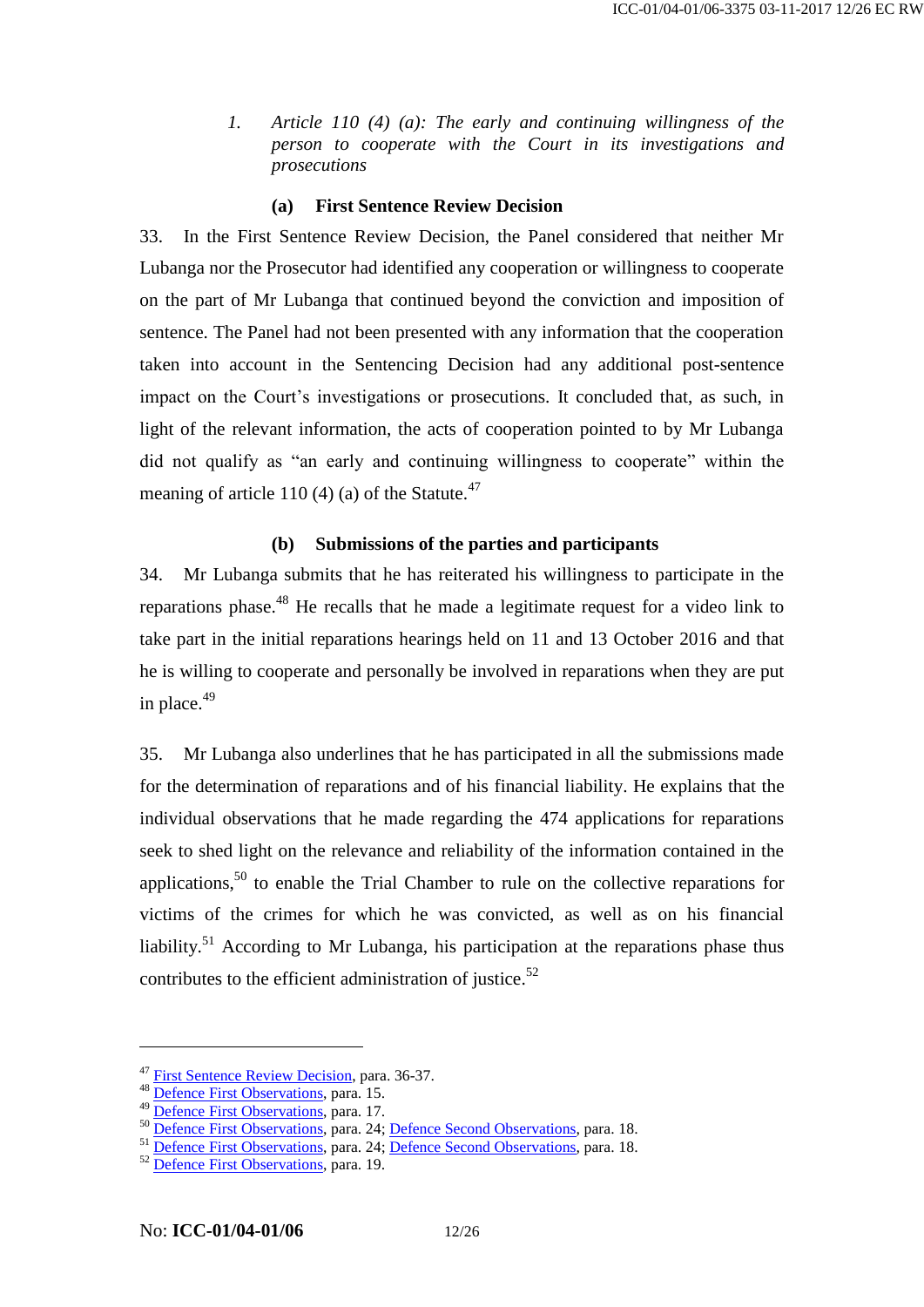36. Finally, Mr Lubanga submits that his firm intention to cooperate with the Court is clearly expressed through the proposal that he made in February and October  $2016<sup>53</sup>$  in the context of the reparation proceedings, to organise a public and traditional ceremony at which he would meet the victims, listen to them and offer his apologies ("Ceremony Proposal").

37. The Prosecutor considers that the factor mentioned in article 110 (4) of the Statute is still not present.<sup>54</sup> In particular, she argues that Mr Lubanga's continuing opposition to the 474 applicants for reparation does not constitute cooperation in terms of article 110 (4) (a) of the Statute. In her view, his "blanket opposition"<sup>55</sup> to all applications does not assist the efficient administration of justice. According to the Prosecutor, Mr Lubanga has, to the contrary, prolonged the reparations proceedings by effectively requiring the Legal Representatives and OPCV to reply to his observations. 56

38. The OPCV also submits that this factor is not present.<sup>57</sup>

39. The Legal Representatives of Victims V01 argue that Mr Lubanga has not cooperated in the reparation proceedings. They aver that Mr Lubanga does not accept the fact of the former child soldiers' recruitment and so continues to object to their inclusion in reparation programmes. 58

40. The Legal Representatives of Victims V02 submit that Mr Lubanga's good faith and his wish to cooperate with the reconciliation process in Ituri, although apparent, still need to be proven in this case.<sup>59</sup>

<sup>&</sup>lt;sup>53</sup> "Observations de la Défense de M. Thomas Lubanga relatives au « filing on reparations and Draft Implementation Plan », date du 3 novembre 2015", 1 February 2016, ICC-01/04-01/06-3196-Conf; a public redacted version was registered on 2 February 2016, [ICC-01/04-01/06-3196-Red2;](http://www.legal-tools.org/doc/55dcba/) Transcript of 11 October 2016, [ICC-01/04-01/06-T-367-ENG](http://www.legal-tools.org/doc/892f7b/) (ET WT), p. 84.

<sup>&</sup>lt;sup>54</sup> [Prosecutor's First Observations,](http://www.legal-tools.org/doc/eef498/) para.8.

<sup>&</sup>lt;sup>55</sup> [Prosecutor's Second Observations,](http://www.legal-tools.org/doc/f95d00/) para. 6[; Prosecutor's First Observations,](http://www.legal-tools.org/doc/eef498/) para. 22,

<sup>56</sup> [Prosecutor's Second Observations,](http://www.legal-tools.org/doc/f95d00/) para. 6.

<sup>&</sup>lt;sup>57</sup> [OPCV First Observations,](http://www.legal-tools.org/doc/f97418/) para. 15.

<sup>58</sup> [Observations of Legal Representatives of Victims V01,](http://www.legal-tools.org/doc/963671/) para. 12.

<sup>59</sup> [Observations of Legal Representatives of Victims V02,](http://www.legal-tools.org/doc/a23069/) paras 11-12.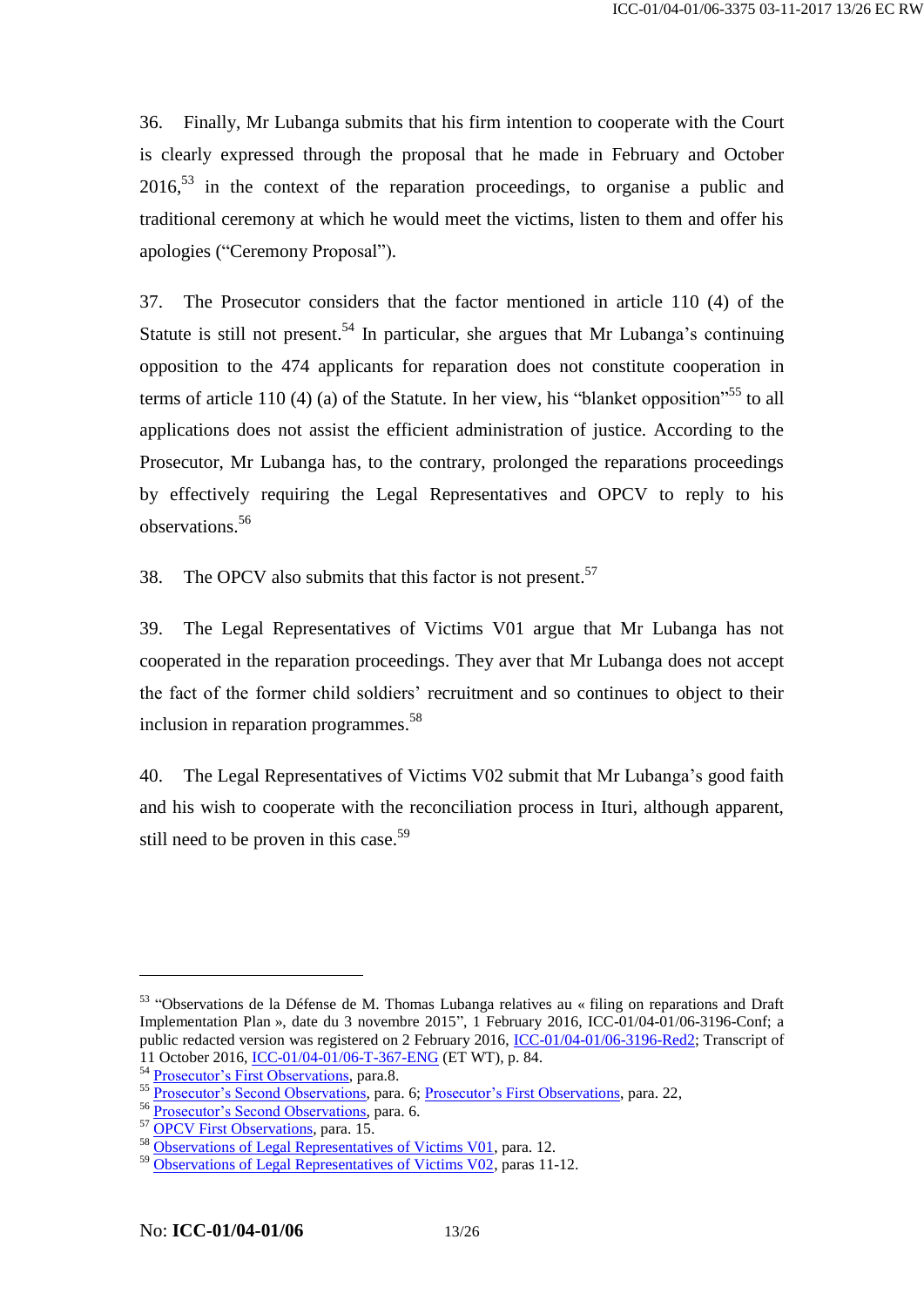#### **(c) Determination by the Panel**

41. As the Panel indicated in its First Sentence Review Decision, article 110 (4) (a) of the Statute refers to the "early and continuous willingness of the person to cooperate" with the Court's investigation and prosecutions. <sup>60</sup> In the context of the present review, this concerns in particular Mr Lubanga's participation in the reparation proceedings.

42. Given the scope of the present decision, which focusses on the actual changed circumstances since the date of the First Sentence Review Decision, the Panel shall not take into account any actions that Mr Lubanga may take in the future in order to show his determination to cooperate with the Court.

43. The information presented to the Panel shows that Mr Lubanga has indeed, during the period of time subject to examination, actively participated in the reparation proceedings. The Panel notes, however, that Mr Lubanga did so essentially by exercising his rights to defend his interests in the context of the reparation process. Active participation in proceedings, albeit welcome, cannot constitute an indication of cooperation on the part of Mr Lubanga in the meaning of article 110 (4) (a) of the Statute. Therefore the exercise of Mr Lubanga's procedural rights does not demonstrate *per se* a change of circumstance since the date of the First Sentence Review Decision.

44. Accordingly, the Panel considers that, on the basis of the information received, there has been no change in circumstances regarding the factor set out in article 110 (4) (a) of the Statute regarding an early and continuing willingness to cooperate with the Court's investigations and prosecutions. As a consequence, this factor is still not present for the purposes of determining whether it is appropriate to reduce Mr Lubanga's sentence.

<sup>60</sup> [First Sentence Review Decision,](http://www.legal-tools.org/doc/88b3f6/) para. 36.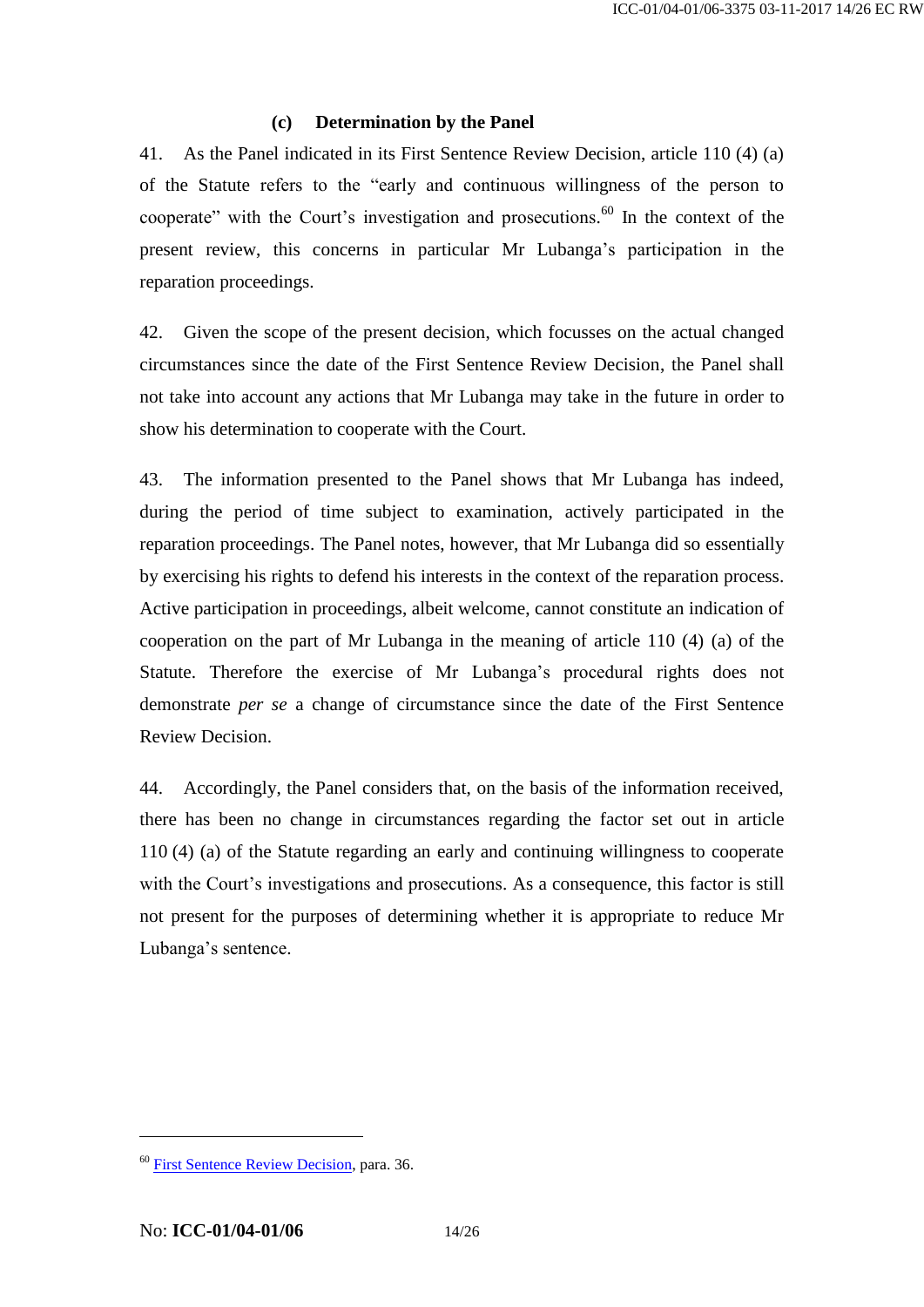*2. Article 110 (4) (b): The voluntary assistance of the person in enabling the enforcement of the judgements and orders of the Court in other cases*

#### **(a) First Sentence Review Decision**

45. In the First Sentence Review Decision, the Panel found that none of the participants had presented any information that could potentially establish the presence of voluntary assistance to the Court by Mr Lubanga. Accordingly, on the basis of the information received, the Panel indicated that the factor set out in article 110 (4) (b) of the Statute was not present for purposes of determining whether it was appropriate to reduce Mr Lubanga's sentence. Having found that this factor was in any case not present, the Panel found that there was no need for it to address the allegations presented by the Prosecutor that Mr Lubanga had interfered in the *Ntaganda* case. 61

#### **(b) Submissions of the parties and participants**

46. The Prosecutor submits that she has no new information relating to Mr Lubanga's voluntary assistance to the Court within the meaning of article 110 (4) (b) of the Statute.<sup>62</sup> The Prosecutor again raises the issue of Mr Lubanga's interference in the *Ntaganda* case, which, according to her, continued after the First Sentence Review Decision.<sup>63</sup>

47. Mr Lubanga replies to these allegations by arguing that none of the elements provided by the Prosecutor demonstrate any interference in the *Ntaganda* case.<sup>64</sup>

#### **(c) Determination of the Panel**

48. As indicated by the Panel in its First Sentence Review Decision, before addressing the Prosecutor's allegations that Mr Lubanga interfered in the *Ntaganda* case, it must establish that there is evidence to support a finding that Mr Lubanga provided voluntary assistance. The Panel notes that none of the participants have presented any new information in that regard. Therefore, the Panel does not identify any change in circumstances since the date of the First Sentence Review Decision.

<sup>61</sup> [First Sentence Review Decision,](http://www.legal-tools.org/doc/88b3f6/) para. 40.

<sup>62</sup> [Prosecutor's First Observations,](http://www.legal-tools.org/doc/eef498/) para. 10.

 $63 \overline{\text{Confidential version of Prosecutor's First Observations, paras 10-14.}}$ 

<sup>64</sup> [Defence Second Observations,](http://www.legal-tools.org/doc/a26000/) para. 4-14.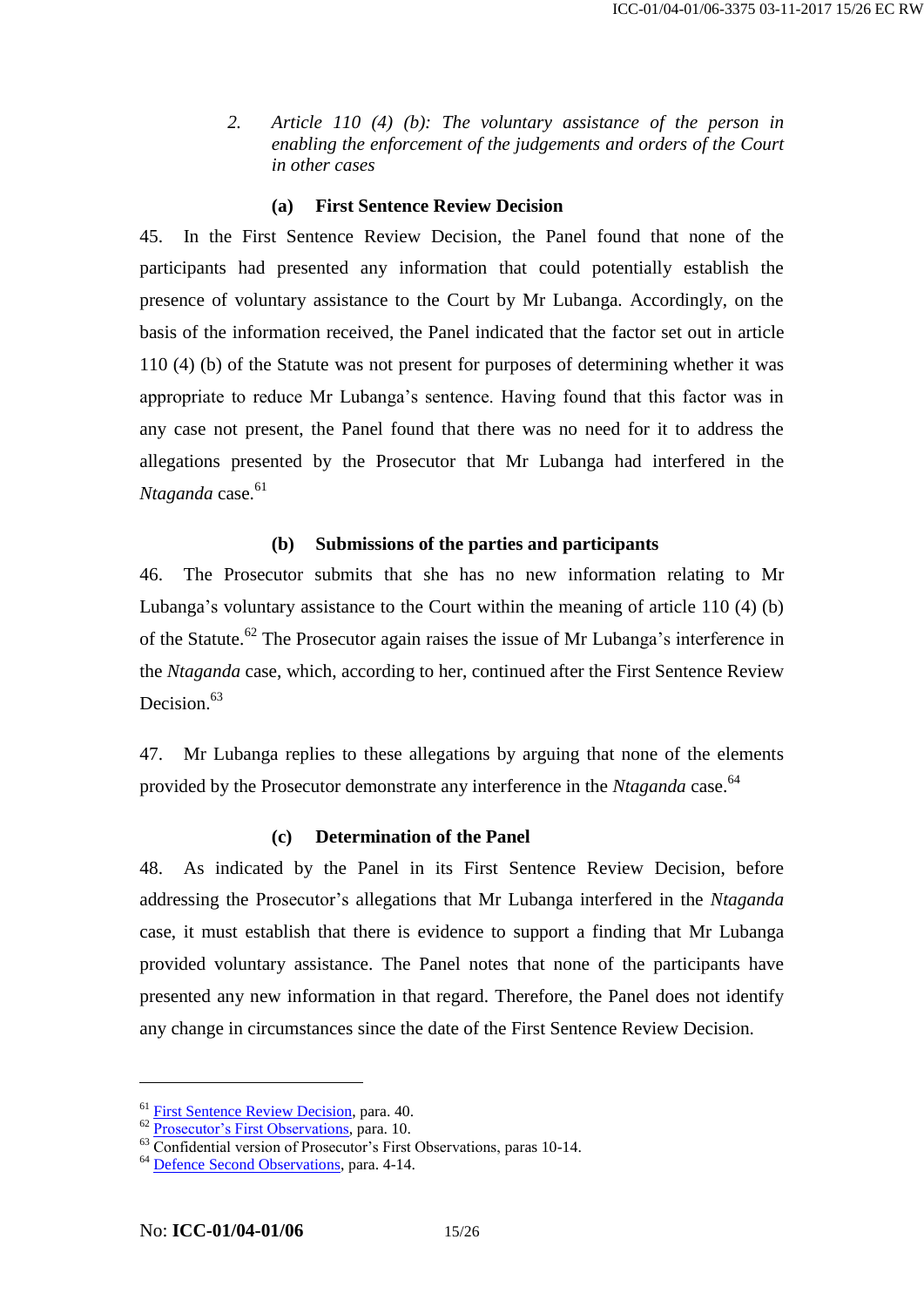49. Accordingly, on the basis of the information received, the Panel finds that the factor set out in article 110 (4) (b) of the Statute relating to the voluntary assistance of Mr Lubanga in enabling the enforcement of the Court's judgments and orders in other cases is still not present for purposes of determining whether it is appropriate to reduce Mr Lubanga's sentence.

> *3. Rule 223 (a): The conduct of the sentenced person while in detention, which shows a genuine dissociation from his or her crime*

#### **(a) First Sentence Review Decision**

50. The Panel previously considered that Mr Lubanga had not genuinely dissociated from his crimes. On the basis of the information received, the Panel found that the factor mentioned in rule 223 (a) of the Rules was not present.

#### **(b) Submissions of the parties and participants**

51. Mr Lubanga does not make specific submissions with regard to this factor. However, in the Letter of 7 September 2017, Counsel for Mr Lubanga recalls the content of the declaration of his client made during the 2015 Sentence Review Hearing. Reference is also made to the Ceremony Proposal, made in 2016, to organize a reconciliation meeting with the victims of the crimes where Mr Lubanga would notably "express his feelings and apologies to them". <sup>65</sup> According to the Letter of 7 September 2017, Mr Lubanga is ready to reiterate his wish to engage in such a ceremony during a new hearing before the Panel.

52. The Prosecutor submits that she has no information demonstrating a clear and significant change of circumstance since the First Sentence Review Decision. <sup>66</sup> She submits that, although Mr Lubanga wishes to express "his feelings and apologies" to the victims of the crimes for which he was convicted, he still does not acknowledge "his own culpability for conscripting and enlisting children under the age of 15 years and using them to participate actively in hostilities".<sup>67</sup>

<sup>&</sup>lt;sup>65</sup> [Letter of 7 September 2017,](http://www.legal-tools.org/doc/f947b3/) p. 2.

<sup>&</sup>lt;sup>66</sup> [Prosecutor's First Observations,](http://www.legal-tools.org/doc/eef498/) para. 16.

<sup>&</sup>lt;sup>67</sup> [Prosecutor's First Observations,](http://www.legal-tools.org/doc/eef498/) para. 17.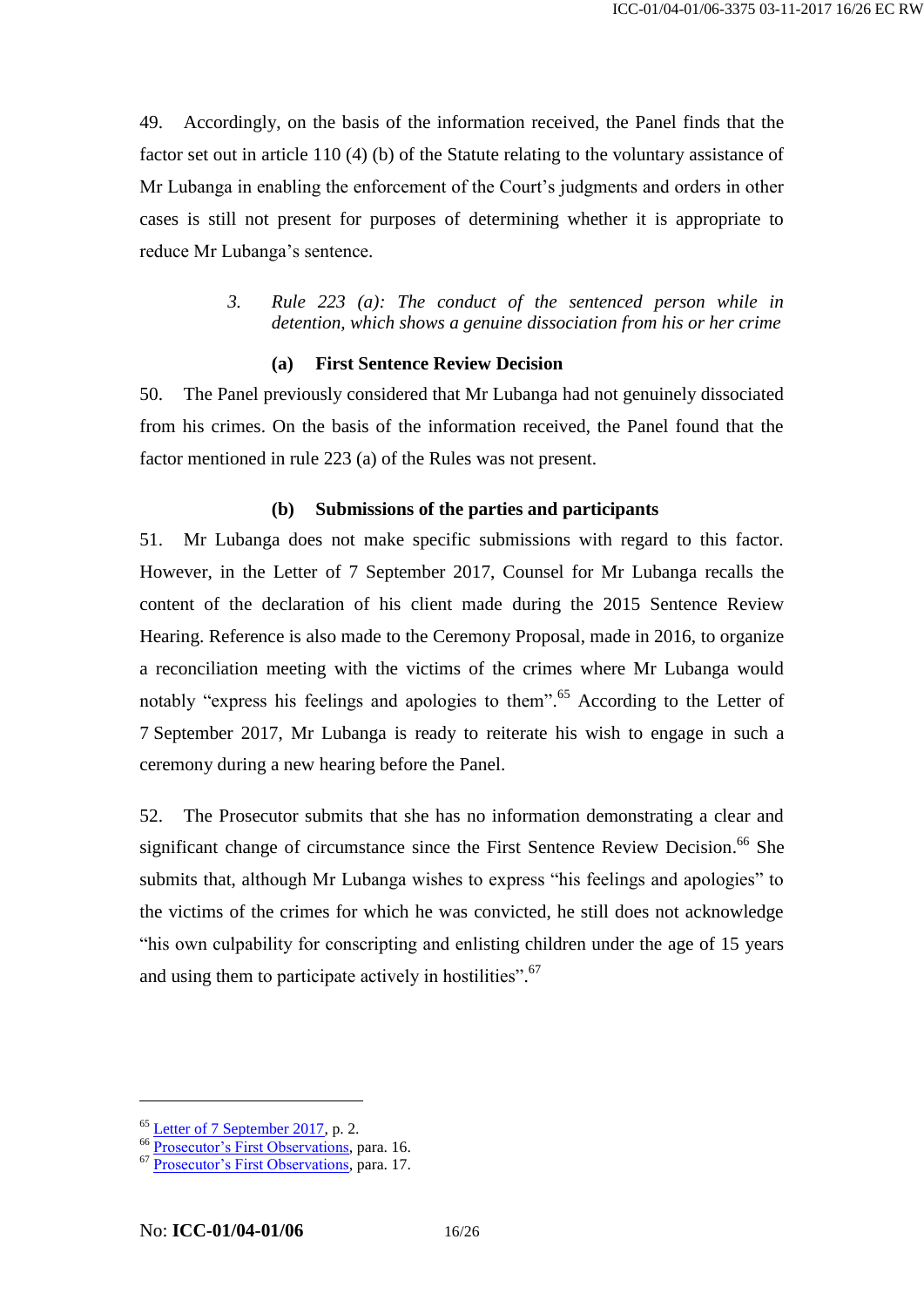53. The Legal Representatives of Victims V01 submit that, in the two years since the First Sentence Review Decision, Mr Lubanga's conduct has not shown his dissociation from the crimes for which he was sentenced.<sup>68</sup>

### **(c) Determination of the Panel**

54. As the Panel indicated in its First Sentence Review Decision, there is a difference between a person expressing opposition to a particular criminal act in the abstract and that person accepting responsibility and expressing remorse for having committed those criminal acts. The Panel considered that rule 223 (a) of the Rules is primarily concerned with the latter, and not the former.

55. In its First Sentence Review Decision, the Panel carefully assessed the content of the declaration Mr Lubanga made during the 2015 Sentence Review Hearing. This declaration will therefore not be considered as a new circumstance for the purpose of the present decision.

56. The Panel also takes note of the Letter of 7 September 2017 and of Mr Lubanga's wish to express his apologies to the victims of the crimes for which he was convicted. However, on the basis of the information received, which is mainly referring to *future* actions that have not yet been taken, the Panel finds that, at present, there has been no change in circumstances since the First Sentence Review Decision.

57. Therefore, there is still no indication, at this stage, that Mr Lubanga's conduct while in detention shows a genuine dissociation from his crimes within the meaning of rule 223 (a) of the Rules for the purpose of determining whether it is appropriate to reduce his sentence.

### *4. Rule 223 (b): The prospect of the resocialization and successful resettlement of the sentenced person*

# **(a) First Sentence Review Decision**

58. In the First Sentence Review Decision, the Panel found that, on the basis of the information received, there was prospect for the resocialisation and successful

<sup>68</sup> [Observations of Legal Representatives of Victims V01,](http://www.legal-tools.org/doc/963671/) para. 7.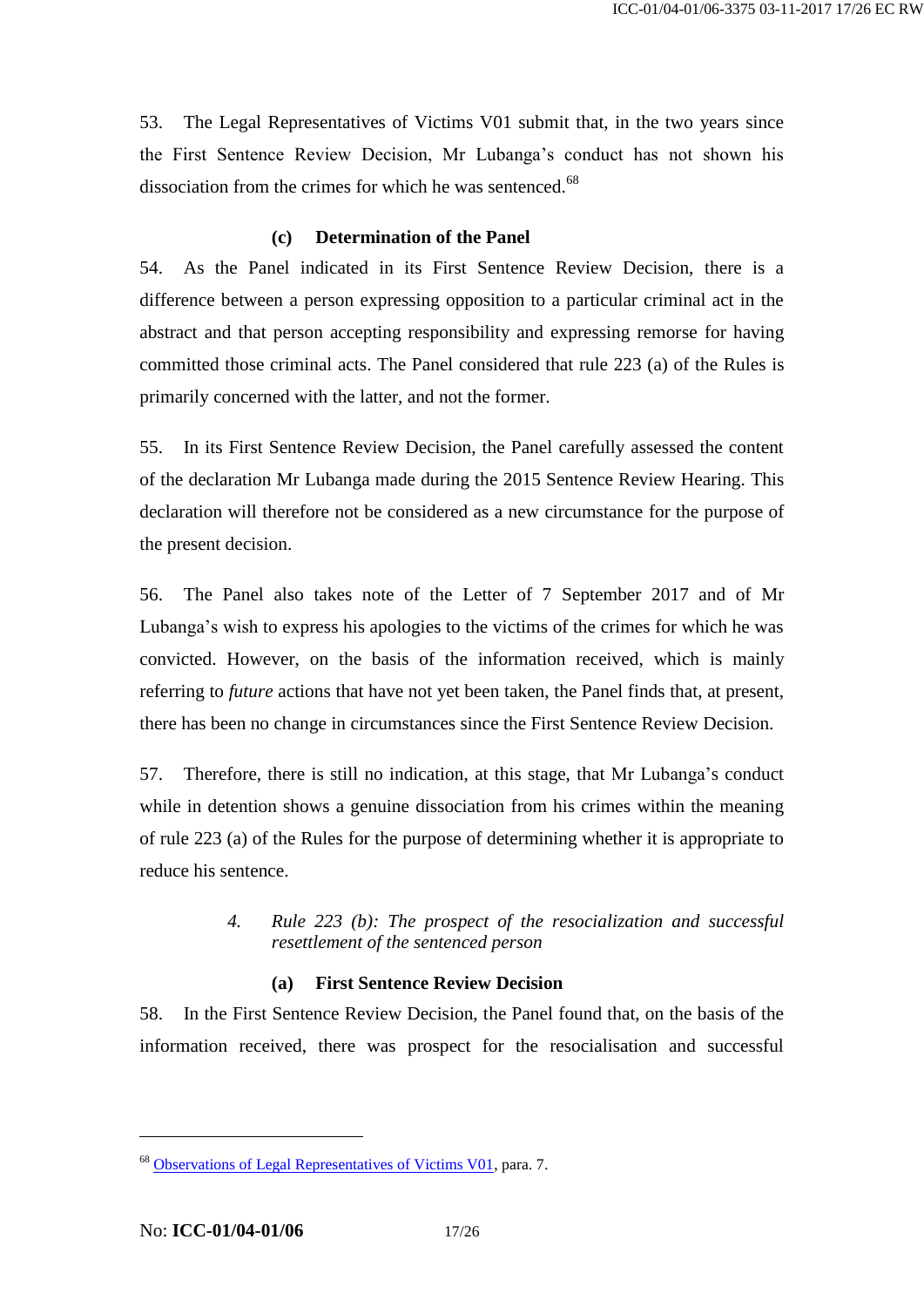resettlement of Mr Lubanga in the DRC. It therefore considered that the factor laid out in rule 223 (b) of the Rules was present.<sup>69</sup>

#### **(b) Submissions of the parties and participants**

59. Mr Lubanga argues that he has maintained contact with his wife and children almost on a daily basis, despite his many years of detention. Mr Lubanga also submits that he remained steadfast in his plan to resume post-graduate studies in psychology at the University of Kisangani.<sup>70</sup> According to him, "in addition to being a proof of resettlement, [this plan] could also become a crucial factor in the reconciliation process by encouraging dialogue between the Hema and Lendu communities, and thus constitute 'personal support' taken into account in the review of the reduction of the sentence". 71

60. The Prosecutor states that she has no further information relating to this factor and concedes that it still appears to be met, $^{72}$  although, according to her, Mr Lubanga has not yet contributed in any manner to the reconciliation process.<sup>73</sup>

#### **(c) Determination of the Panel**

61. On the basis of the information received, the Panel finds that there has not been a significant change in circumstances and that the prospect for the resocialisation and successful resettlement that was recognized in the First Sentence Review Decision still exists.

> *5. Rule 223 (c): Whether the early release of the sentenced person would give rise to significant social instability*

#### **(a) First Sentence Review Decision**

62. The Panel previously considered that, on balance, the information presented suggested that Mr Lubanga's release would give rise to some level of social instability, but that this instability was not demonstrated to be "significant" within the meaning of rule 223 (c) of the Rules.

 $69$  The Panel notes that paras 53 and 77 of the First Sentence Review Decision contain an error. In these paragraphs, "rule 223 (c)" should indeed read "rule 223 (b)".

[Defence First Observations,](http://www.legal-tools.org/doc/aaf1cc/) para. 33.

<sup>&</sup>lt;sup>71</sup> [Defence First Observations,](http://www.legal-tools.org/doc/aaf1cc/) para. 34.

<sup>&</sup>lt;sup>72</sup> [Prosecutor's First Observations,](http://www.legal-tools.org/doc/eef498/) para. 19.

<sup>73</sup> [Prosecutor's Second Observations,](http://www.legal-tools.org/doc/f95d00/) para. 5.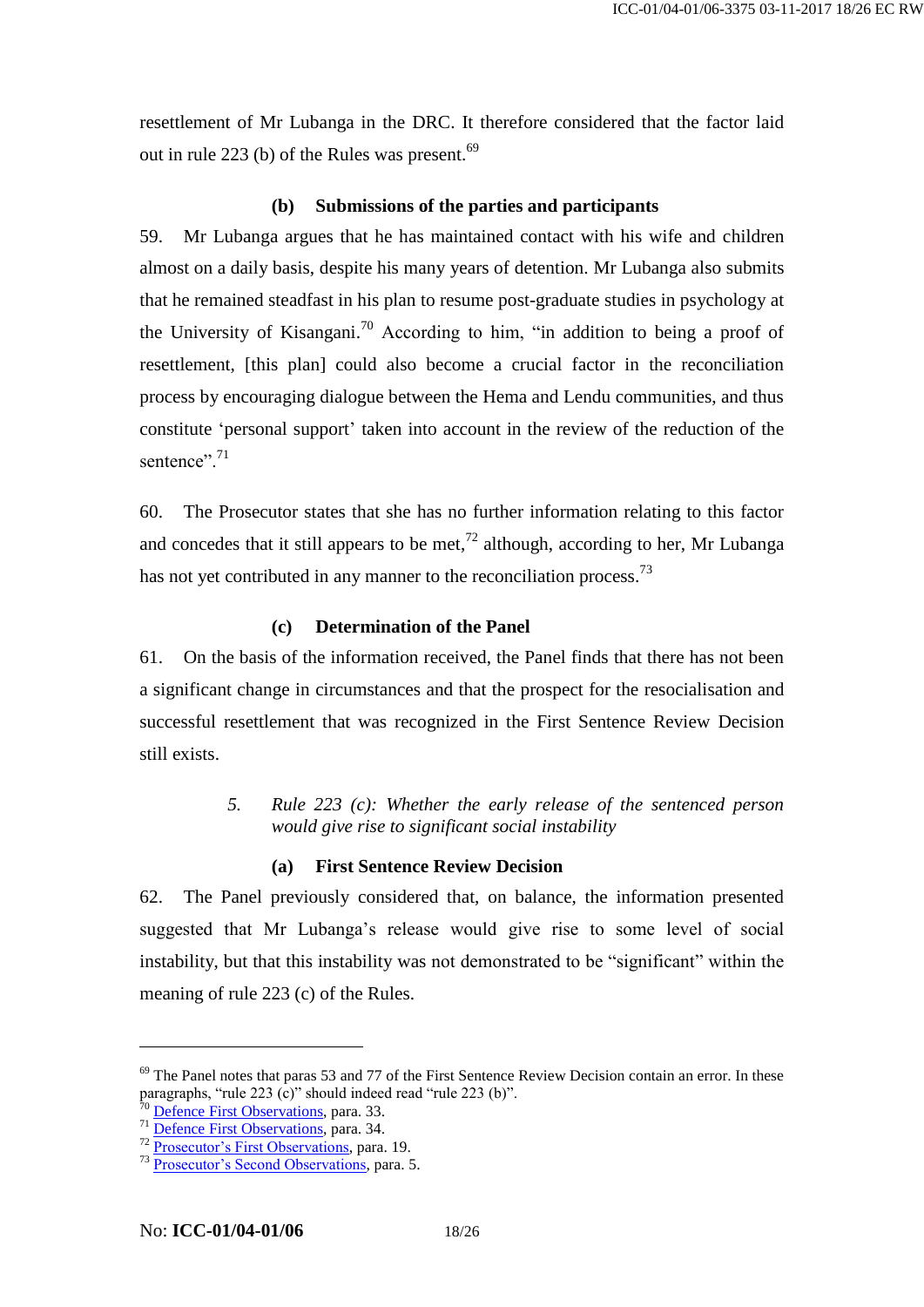# **(b) Submissions of the parties and participants**

63. The Registrar submits there is an insufficient basis to conclude that Mr Lubanga's early release would give rise to significant social instability.<sup>74</sup> The Registrar indicates that, although political tensions and related violence have significantly increased in the country due, in part, to delays of the presidential election initially scheduled for November 2016, tensions are less pronounced in Ituri.<sup>75</sup> While tensions between communities do rise and fall depending on localised events and developments at any given time, the overall context of continued tensions between Hema and Lendu communities has not altered significantly.<sup>76</sup>

64. Regarding the current state of the *Union des Patriotes Congolais* founded by Mr Lubanga, the Registrar notes that it was recognised as a formal political party in recent years with candidates running in the 2011 legislative elections securing two seats out of the 500 seats of the National Assembly. The Registrar notes that, unlike what he reported in his previous observations with regard to the election calendar, there is currently no clear timeline for the next legislative elections.<sup>77</sup>

65. Additionally, the Registrar submits that there is no confirmation of Mr Lubanga's political interests or ambitions. Furthermore, the Registrar maintains that regardless of his intentions, set against the backdrop of the general context in the DRC, specific dynamics in Ituri, and the current state of the UPC, the overall political context in Ituri has not altered significantly since the First Sentence Review Decision. 78

66. Mr Lubanga takes note of the Registrar's observations and recalls that in his Letter of 7 September 2017, his Counsel informed the Legal Representatives and the OPCV that he would not ask for a reduced sentence if his serving his full sentence could in any way be of use to social peace and the well-being of the people affected by the crimes tried.<sup>79</sup>

<sup>&</sup>lt;sup>74</sup> [Registrar's Observations,](http://www.legal-tools.org/doc/23cacd/) para. 11.

<sup>&</sup>lt;sup>75</sup> [Registrar's Observations,](http://www.legal-tools.org/doc/23cacd/) para. 6.

<sup>&</sup>lt;sup>76</sup> [Registrar's Observations,](http://www.legal-tools.org/doc/23cacd/) para. 8.

<sup>77</sup> [Registrar's Observations,](http://www.legal-tools.org/doc/23cacd/) para. 9.

<sup>78</sup> [Registrar's Observations,](http://www.legal-tools.org/doc/23cacd/) para. 10.

<sup>79</sup> [Defence First Observations,](http://www.legal-tools.org/doc/aaf1cc/) para. 41.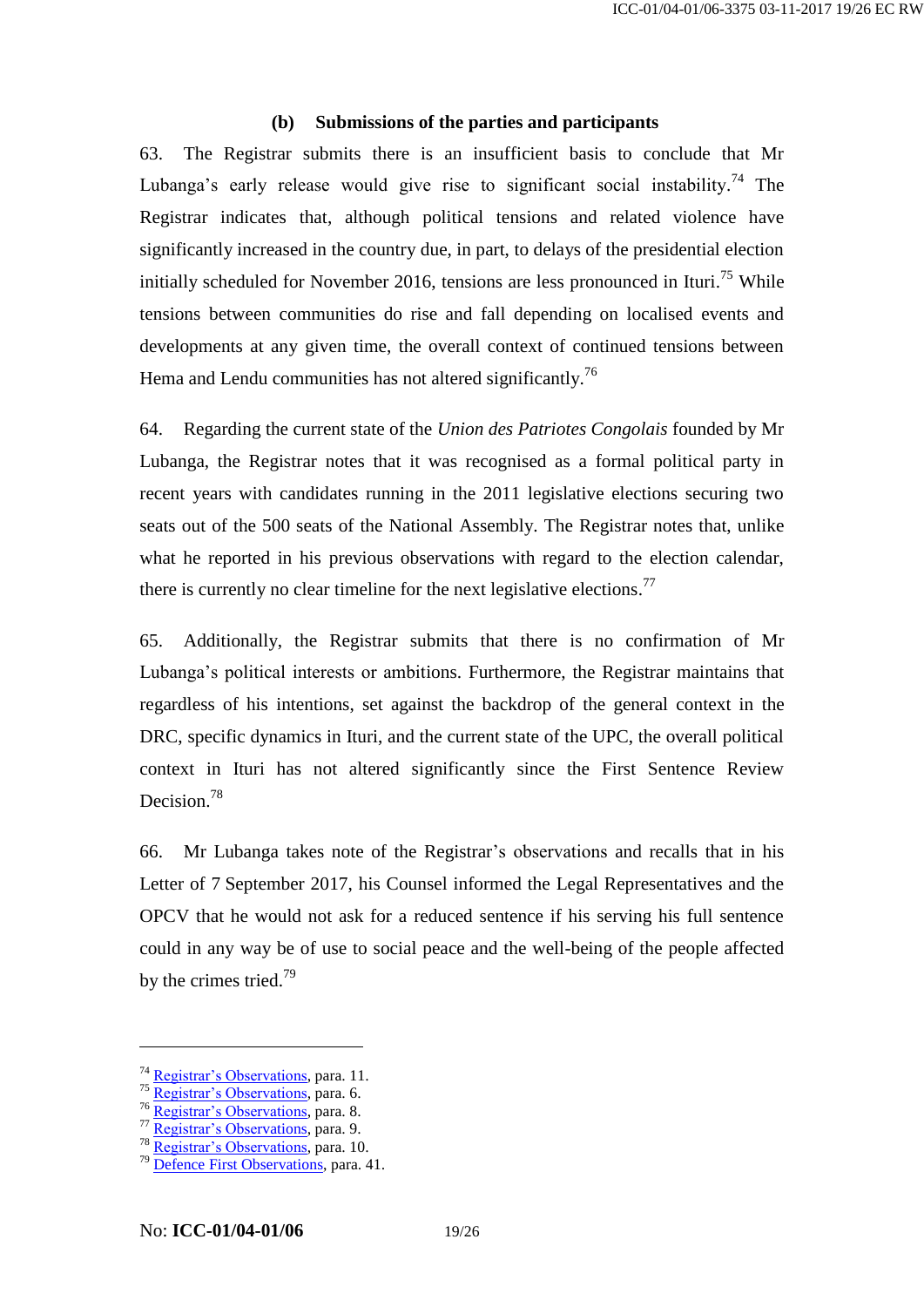67. According to the Prosecutor, no evidence has been obtained that there is a significant change in the circumstances underlying this factor from the First Sentence Review Decision.<sup>80</sup>

68. The DRC authorities submit that it is important to consider "the national impact of the case in the relatively recent past", without providing further detail in this regard, and generally object to the reduction of Mr Lubanga's sentence.<sup>81</sup>

69. The Legal Representatives of Victims V01 refer to the fear expressed by the victims that Mr Lubanga's release and return to the region might hamper implementation of the Trust Fund for Victims' reparation programme. They recall that the collective reparation process does require a degree of cooperation from local communities and hence from their leadership and that some of the leaders continue to keep strong ties with the political group headed by Mr Lubanga and that opposition on their part to the reparation programme may deter any participation in them.<sup>82</sup>

70. The Legal Representatives of Victims V02 submit that any risk of social instability is more related to the potential for stigmatisation between victims during the reparations implementation process than to the possibility of an adverse reaction to Mr Lubanga's early release.<sup>83</sup>

71. The OPCV argues that the potential presence of Mr Lubanga in Ituri might reinforce the animosity between communities and stigmatise them even more in the eyes of members of Mr Lubanga's supporting community.<sup>84</sup>

#### **(c) Determination of the Panel**

72. In the view of the Panel, and in light, in particular, of the Registrar's observations, circumstances have slightly changed in the DRC since the date of the First Sentence Review Decision.

<sup>80</sup> [Prosecutor's First Observations,](http://www.legal-tools.org/doc/eef498/) para. 20.

 $81$  Annex to "Transmission of the Observations of the authorities of the Democratic Republic of Congo on the Criteria set out in rule 223 of the Rules of Procedure and Evidence", dated 8 September 2017 and registered on 2 October 2017, [ICC-01/04-01/06-3364-Anx-tENG;](http://www.legal-tools.org/doc/1b6933/) original French version, dated 8 September 2017 and registered on 11 September 2017 [\(ICC-01/04-01/06-3364-Anx\)](http://www.legal-tools.org/doc/8ca25f/).

<sup>82</sup> [Observations of Legal Representatives of Victims V01,](http://www.legal-tools.org/doc/963671/) para. 9.

<sup>83</sup> [Observations of Legal Representatives of Victims V02,](http://www.legal-tools.org/doc/a23069/) para. 19.

<sup>84</sup> [OPCV First Observations,](http://www.legal-tools.org/doc/f97418/) para. 17.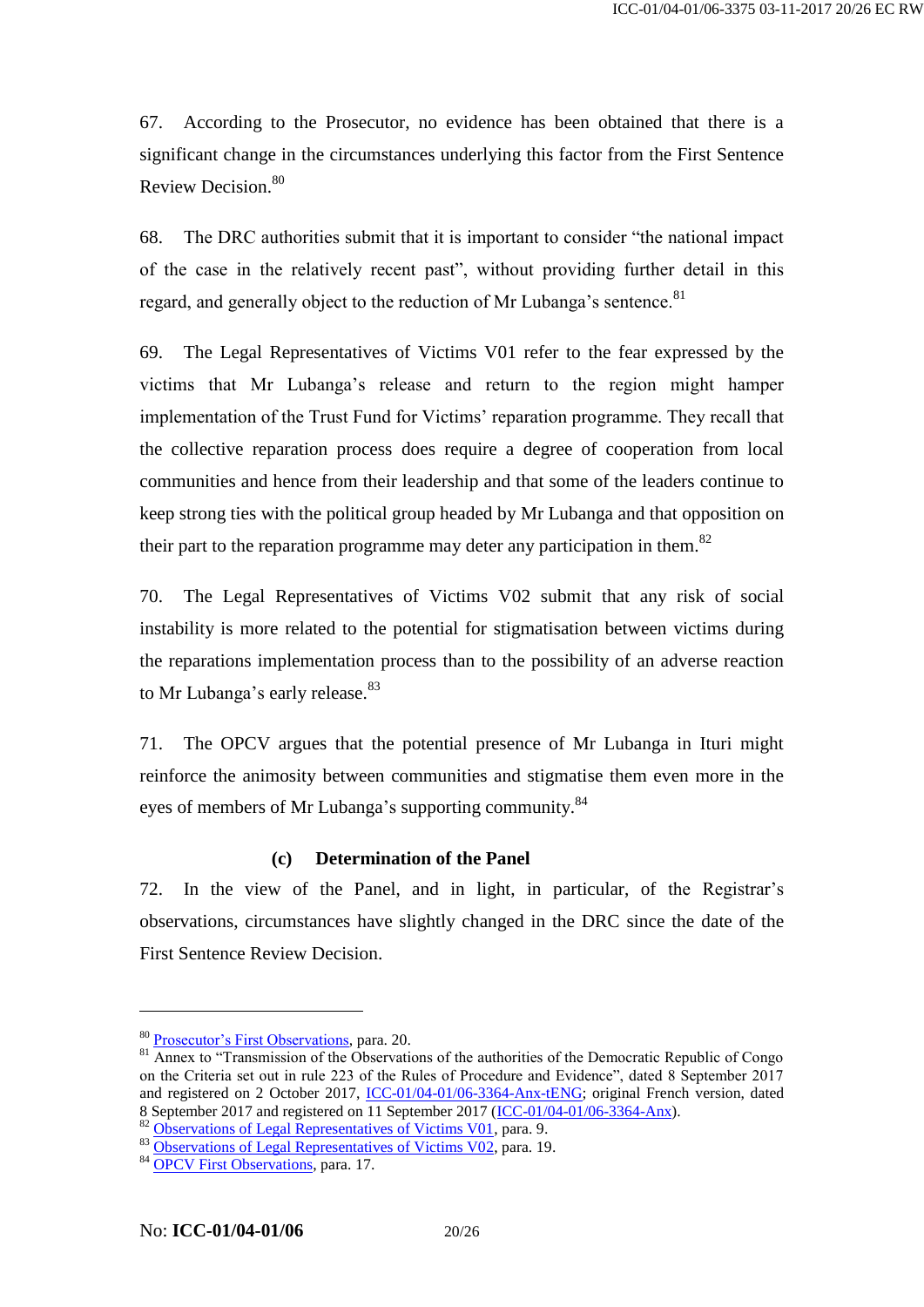73. However, according to the Panel, these changes are not significant. As in the First Sentence Review Decision, there remains conflicting information about the potential effects of Mr Lubanga's release and, as in the First Sentence Review Decision, the information presented suggests that Mr Lubanga's release would give rise to some level of social instability, but this instability has not been demonstrated to be "significant", contrary to the requirement of rule 223 (c) of the Rules.

74. Accordingly, on the basis of the information received, the Panel still finds that there is no indication that the early release of Mr Lubanga would give rise to significant social instability within the meaning of rule 223 (c) of the Rules for the purpose of determining whether it is appropriate to reduce his sentence.

> *6. Rule 223 (d): Any significant action taken by the sentenced person for the benefit of the victims as well as any impact on the victims and their families as a result of the early release*

### **(a) First Sentence Review Decision**

75. The Panel had previously noted that none of the participants presented any information that could potentially establish the presence of an action taken by Mr Lubanga for the benefit of the victims of the crimes for which he was convicted. It also noted the relevance of the information brought by the participants in relation to the potential detrimental effect that Mr Lubanga's early release could have on the victims and on their families. The Panel concluded that the factor mentioned in rule 223 (d) of the Rules was not present.

### **(b) Submissions of the parties and participants**

76. Mr Lubanga recalls the declaration he made during the 2015 Sentence Review Hearing, and reiterated in the Letter of 7 September 2017. He reaffirms his sincere wish to be of service to all those who have suffered during the conflict. He also acknowledges that he has a duty in the reconciliation process and that it is his duty to take a public position against the use of children in armed conflicts. $85$ 

<sup>&</sup>lt;sup>85</sup> [Defence First Observations,](http://www.legal-tools.org/doc/aaf1cc/) paras 44-46.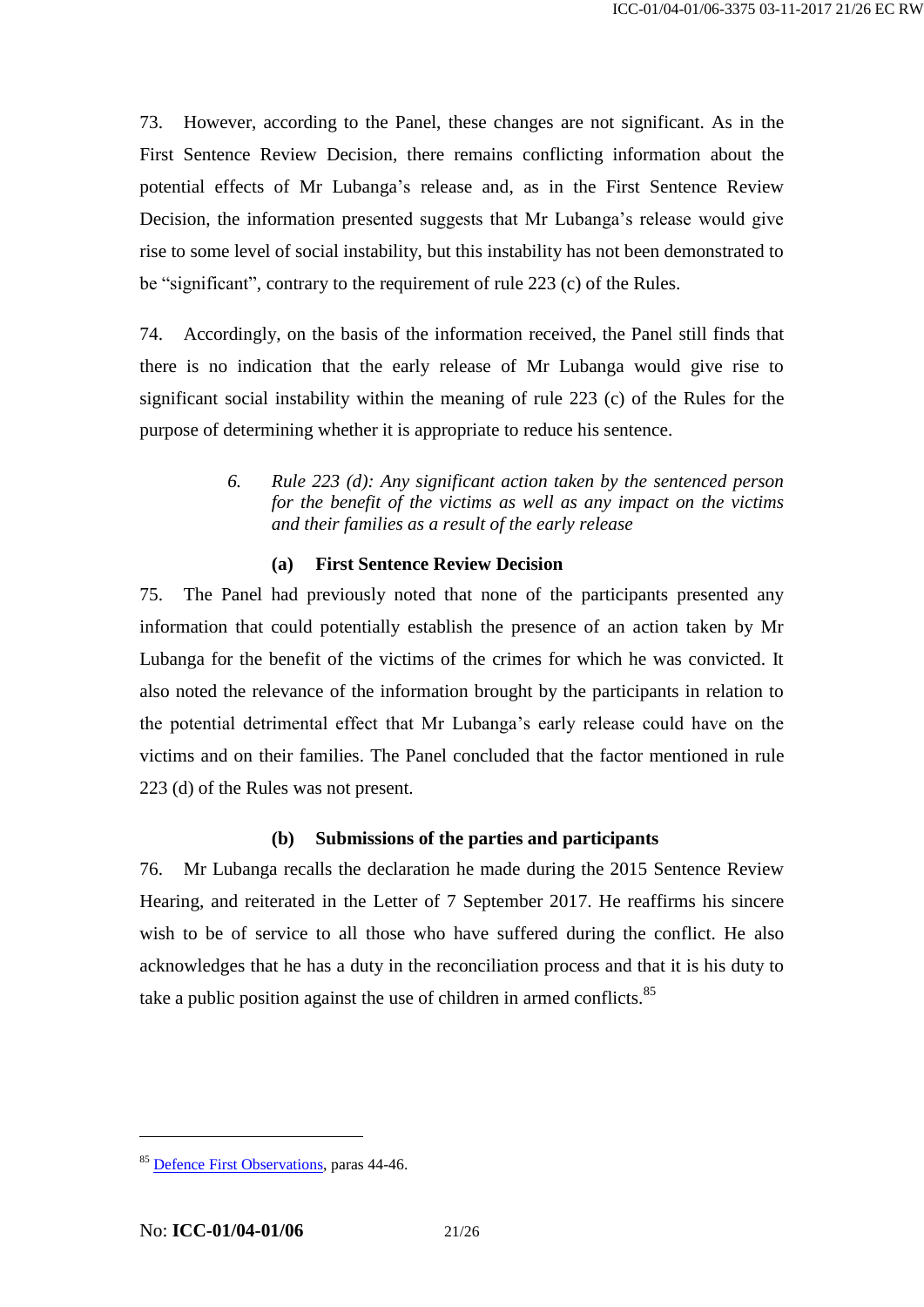77. Mr Lubanga also argues that the Ceremony Proposal, which would be organised at his initiative, will allow former child soldiers who are stigmatised within their community to be recognised as victims and thus facilitate their reintegration.<sup>86</sup>

78. For the Prosecutor, Mr Lubanga's offer to meet with the victims to express his feelings and apologies is not, on its own, a significant action within the terms of rule 223 (d) of the Rules, in particular, since the available information shows that Mr Lubanga's offer would be unlikely to be well received by the victims. In the Prosecutor's view, the victims' position appears reasonable given Mr Lubanga's stance in the reparation proceedings and his systematic opposition to the applications.<sup>87</sup>

79. The Registrar submits that he is not aware of any significant action taken by Mr Lubanga for the benefit of the victims. <sup>88</sup> In addition, focusing on the victims who have testified before the Court and on victims who have expressed their views and concerns, the Registrar indicates that the early release of Mr Lubanga is likely to increase stress levels and to raise concerns about the physical security of relatives living in the area of Ituri.<sup>89</sup> Nevertheless, the Registrar concludes that the early release of Mr Lubanga would not affect the security situation of these victims.<sup>90</sup>

80. The Legal Representatives of Victims V02 submits that Mr Lubanga should adopt a more cooperative approach towards the victims.<sup>91</sup>

81. In the view of the Legal Representatives of Victims V01, a traditional ceremony to be attended by the victims could be problematic for those who fear retaliation, and would have to make known their participation in the proceedings.<sup>92</sup> In their submission, the Letter of 7 September 2017, which refers extensively to the 2015

<sup>86</sup> [Defence First Observations,](http://www.legal-tools.org/doc/aaf1cc/) para. 48.

<sup>87</sup> [Prosecutor's First Observations,](http://www.legal-tools.org/doc/eef498/) para. 22.

<sup>88</sup> [Registrar's Observations,](http://www.legal-tools.org/doc/23cacd/) para. 12.

<sup>89</sup> [Registrar's Observations,](http://www.legal-tools.org/doc/23cacd/) para. 15.

<sup>90</sup> [Registrar's Observations,](http://www.legal-tools.org/doc/23cacd/) para. 16.

<sup>&</sup>lt;sup>91</sup> [Observations of Legal Representatives of Victims V02,](http://www.legal-tools.org/doc/a23069/) para. 23.

<sup>&</sup>lt;sup>92</sup> [Observations of Legal Representatives of Victims V01,](http://www.legal-tools.org/doc/963671/) para. 10.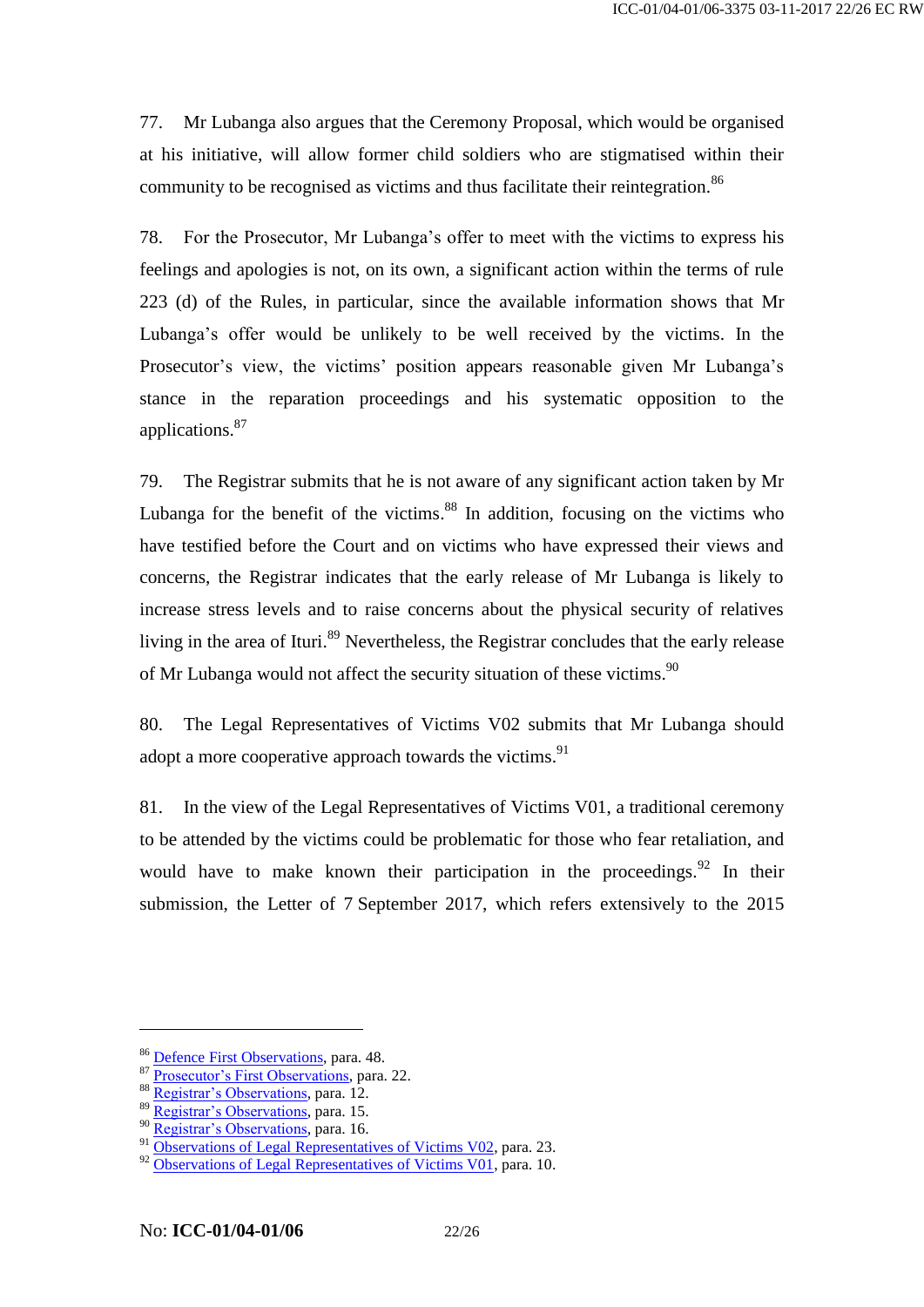Sentence Review Hearing which was already considered by the Panel in its First Sentence Review Decision, does not reflect a genuine change of attitude.<sup>93</sup>

82. The OPCV underlines the fears expressed by the victims if Mr Lubanga were to know their identity when accessing the reparation programme and insists on the need to take into account their feelings, which it argues will be crucial for the success of the reparation programme.<sup>94</sup>

83. In reply, Mr Lubanga suggests that some of the fears expressed by the victims may be irrational, and although understandable, do not amount to a reasonable assessment of the risks. 95

### **(c) Determination of the Panel**

84. The Panel recalls that it must first evaluate the question of the significance of any actions taken by Mr Lubanga for the benefit of the victims, which is the first aspect of rule 223 (d) of the Rules. The Panel notes that, on this issue, many arguments raised by the parties and participants were already considered in the First Sentence Review Decision. Therefore, these arguments will not be reexamined in the present decision.

85. Turning to the proposal to organise a public ceremony at which Mr Lubanga could meet the victims of the crimes of which he was convicted and during which he would offer his apologies, although constituting a change of circumstance, it is not sufficiently significant for the Panel to consider modifying Mr Lubanga's sentence on this basis. This is because, as mentioned above, there is currently no indication as to if and when the proposal is to be put into practice. In other words, while there is a proposal, no action has yet been taken.

86. As to Mr Lubanga's statement, in his Letter of 7 September 2017, that "he would not ask for a reduced sentence if his serving his full sentence could in any way be of use to […] the well-being of the people affected by the crimes tried", the Panel takes note of his intentions, which essentially aim at taking into account the views of

<sup>&</sup>lt;sup>93</sup> [Observations of Legal Representatives of Victims V01,](http://www.legal-tools.org/doc/963671/) para. 15.

<sup>94</sup> [OPCV First Observations,](http://www.legal-tools.org/doc/f97418/) para. 19.

<sup>&</sup>lt;sup>95</sup> [Defence Second Observations,](http://www.legal-tools.org/doc/a26000/) para. 16.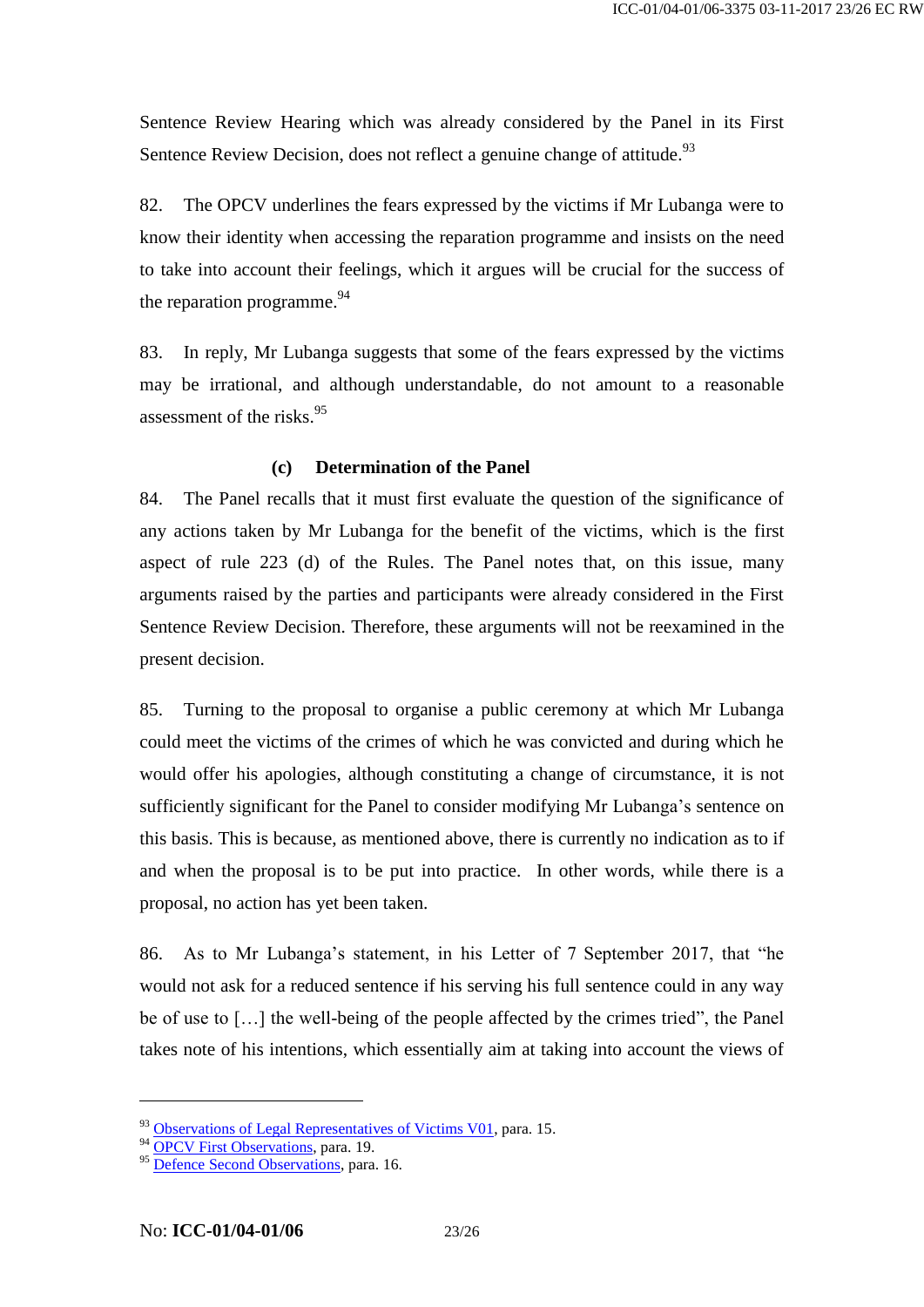the victims. However, in light of the information at hand, this does not constitute a significant change of circumstance showing *acts* of meaningful involvement in the reparation process or a demonstration of sincere apologies or regret.

87. Therefore, the Panel does not identify any significant change in circumstances since the date of the First Sentence Review Decision. Accordingly, on the basis of all the information received, the Panel finds that there is still no indication of any significant action taken by Mr Lubanga for the benefit of the victims within the meaning of rule 223 (d) of the Rules for the purpose of determining whether it is appropriate to reduce Mr Lubanga's sentence.

> *7. Rule 223 (e): Individual circumstances of the sentenced person, including a worsening state of physical or mental health or advanced age*

#### **(a) First Sentence Review Decision**

88. The Panel determined, in the First Sentence Review Decision, that there were no individual circumstances with respect to Mr Lubanga which should be taken into consideration within the meaning of rule 223 (e) of the Rules in determining whether it was appropriate to reduce his sentence.

#### **(b) Submissions of the parties and participants**

89. Mr Lubanga recalls that detained persons are entitled to serve their sentence under conditions which protect them from any risk of ill-treatment.<sup>96</sup> He mentions that the Makala prison in the DRC, to which he was transferred, was the target of an armed attack during the night between 16 and 17 May 2017, which resulted in the escape of  $5,000$  prisoners.<sup>97</sup> Mr Lubanga argues that the security measures in force in the Makala prison are a serious cause of concern, and that his right to serve his sentence without risk of physical harm has been breached. He submits that this situation must therefore be taken into account when reviewing his sentence.<sup>98</sup>

<sup>&</sup>lt;sup>96</sup> [Defence First Observations,](http://www.legal-tools.org/doc/aaf1cc/) para. 51.

<sup>97</sup> [Defence First Observations,](http://www.legal-tools.org/doc/aaf1cc/) para. 53.

<sup>&</sup>lt;sup>98</sup> Defence First [Observations,](http://www.legal-tools.org/doc/aaf1cc/) para. 58.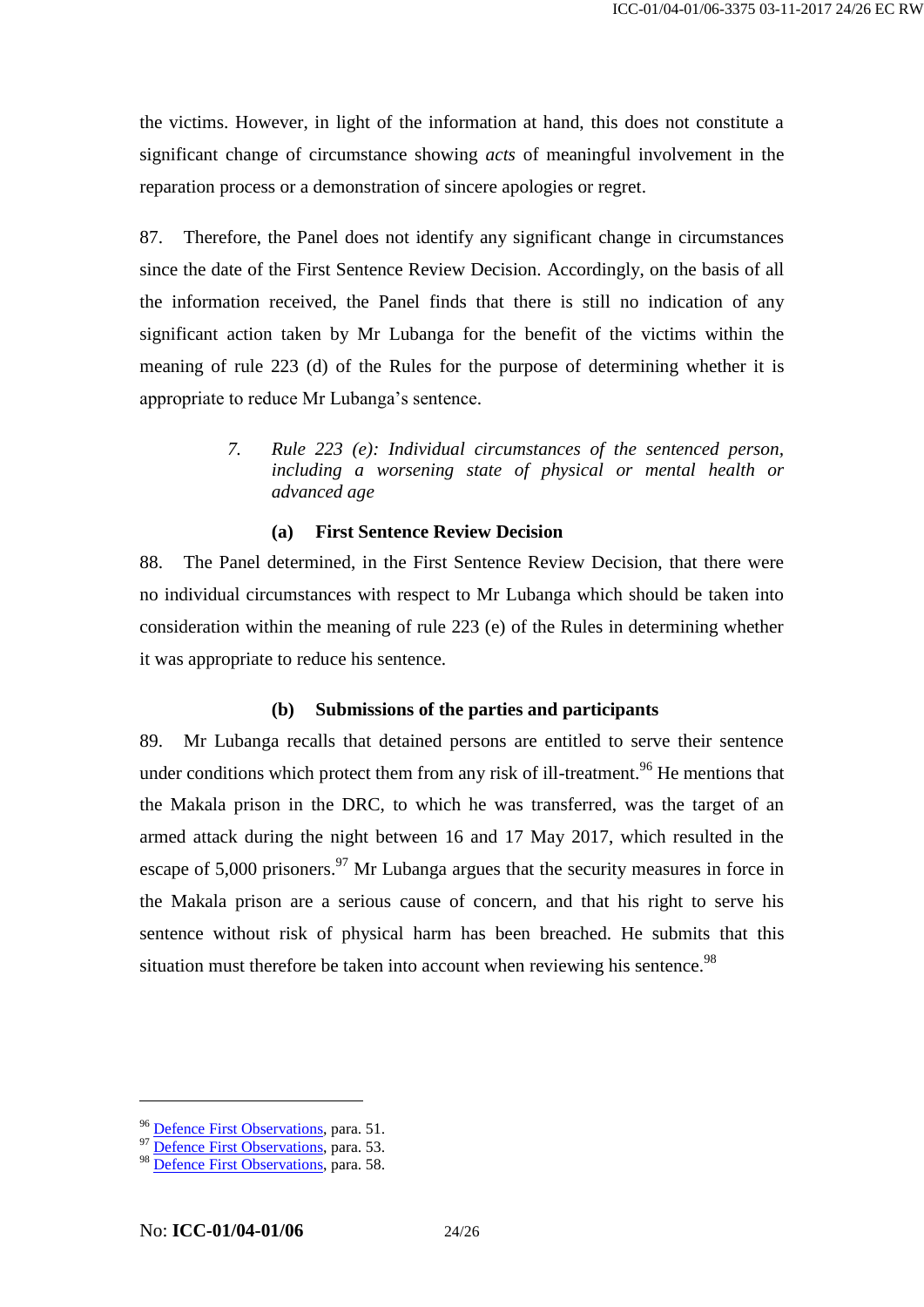90. The Prosecutor submits that the attack against the Makala prison in the DRC does not, in itself and in light of all relevant known factors, justify Mr Lubanga's early release.<sup>99</sup>

91. The OPCV agrees with the Defence that Mr Lubanga should benefit from conditions of detention that respect fundamental rights. The OPCV argues, however, that this is not the only situation that should be taken into account in the decision on the reduction of sentence; stating that based on open-source information, the level of security at the Malaka prison seems to have been recently reinforced.<sup>100</sup>

#### **(c) Determination of the Panel**

92. The Panel understands Mr Lubanga to argue that a reduction of sentence should serve as a remedy for alleged violations of his human right to serve his sentence without risk of physical harm. The Panel already stated in its First Sentence Review Decision that the reduction of sentence as a remedy for a human rights violation finds no basis in either article 110 (4) of the Statute or rule 223 of the Rules. Therefore, and without considering the veracity of the allegations put forward by Mr Lubanga regarding his detention conditions, the Panel will not consider this matter further. The Panel notes in this regard that, in accordance with article 106 of the Statute, and following rule 211 of the Rules, the Presidency is the appropriate forum to deal with any issue regarding the enforcement of sentences and conditions of imprisonment, in consultation with the State of enforcement.

93. In light of the information before it, the Panel concludes that there is no significant change in circumstances. Therefore the Panel still determines that there are no individual circumstances which should be taken into consideration within the meaning of rule 223 (e) of the Rules in determining whether it is appropriate to reduce Mr Lubanga's sentence.

<sup>&</sup>lt;sup>99</sup> [Prosecutor's Second Observations,](http://www.legal-tools.org/doc/f95d00/) para. 5.

<sup>&</sup>lt;sup>100</sup> [OPCV Second Observations,](http://www.legal-tools.org/doc/d546ff/) paras 6-7.